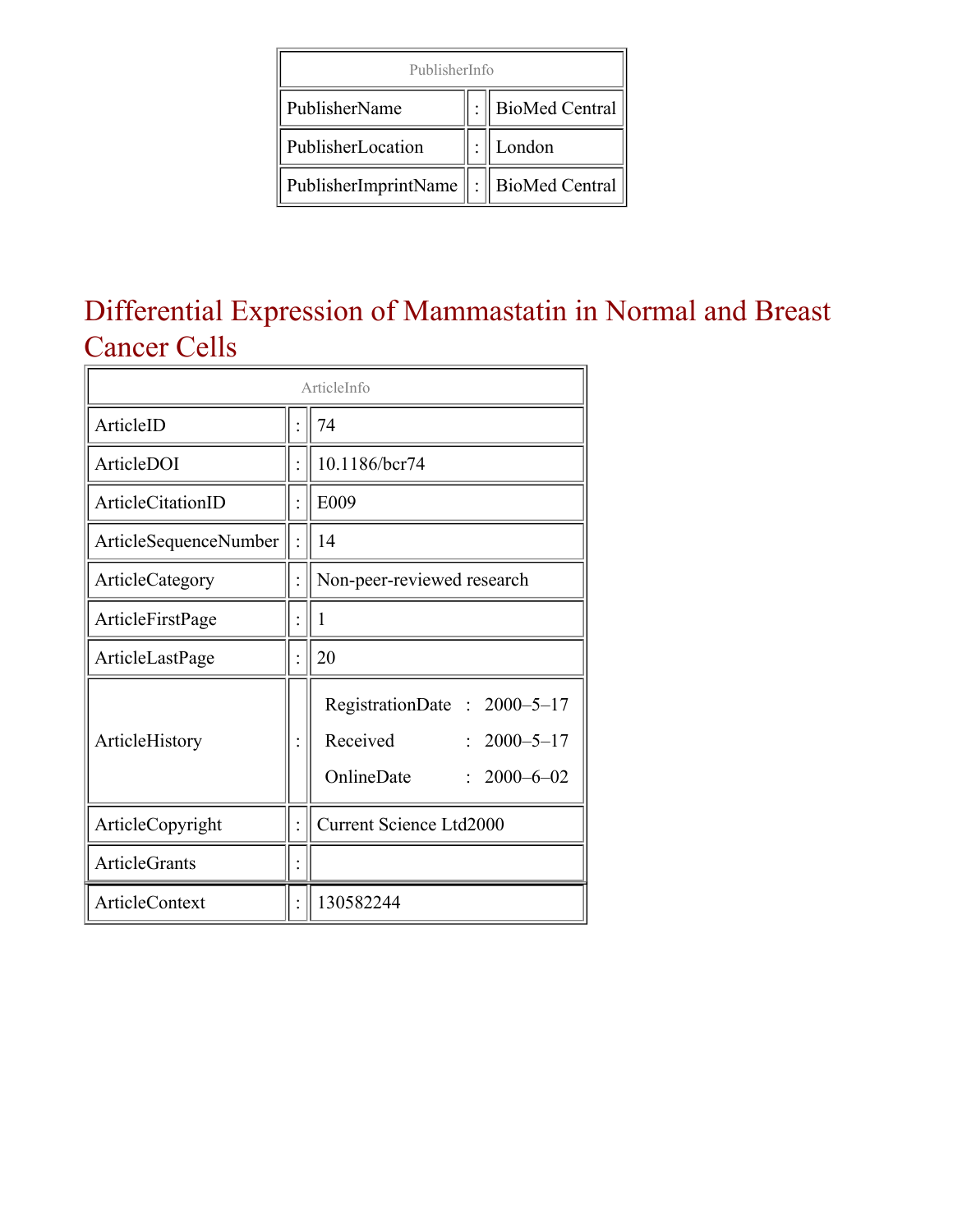#### Paul R Ervin Jr, Affl

**Phone**: (734) 996-9040 **Fax**: (734) 996-9024 **Email**: fpervin@biotherapiesinc.com

#### Rebecca L Johnston, [Aff2](#page-1-0)

**Phone**: (248)698-6967 **Email**: rjohnston@biotherapiesinc.com

Milena Cankovic, [Aff3](#page-1-0) **Email**: mCankovic@biotherapiesinc.com

#### David McDonagh, [Aff4](#page-1-0) **Phone**: (919)684-8111

**Email**: mcdon042@mc.duke.edu

Neil Chi, [Aff5](#page-1-0) **Phone**: (919)684-8111

<span id="page-1-0"></span>Aff1 CEO and Scientific Director, Biotherapies Incorporated, 5692 PlymouthRoad, Ann Arbor, MI 48105, US

Aff2 1175 Lake Lane, White Lake, MI 48386, US

Aff3 Milena Cankovic PhD, 225 E Square Lake Rd, Bloomfield Hills, MI 48302

Aff4 Duke University Medical Center, Box 2905, Durham, NC 27710, England

Aff5 1500 E. Medical Center Drive, 6301 Cancer and Geriatric Center, AnnArbor, MI 481009-0942, US

#### Statement of Findings

We describe here the expression pattern of the breast cell growthinhibitor Mammastatin in normal and breast cancer cells. Normal Cells (NHMC)over-express Mammastatin in low calcium media. Mammastatin has been isolatedfrom low calcium conditions to demonstrate that it is a tissue specific growthinhibitor. These studies demonstrate that Mammastatin is expressed as a 53 kD,growth inhibitory protein in 138/138 normal breast cell lysates and isexpressed as a 44 kD species without activity (where measured) in 28 of 41breast cancer cell lysates. Consistent differential expression of Mammastatinsuggests a negative role for Mammastatin in cellular transformation.

#### Keywords

Breast Cancer, Cell Growth, Differential Expression, Inhibitor, Therapy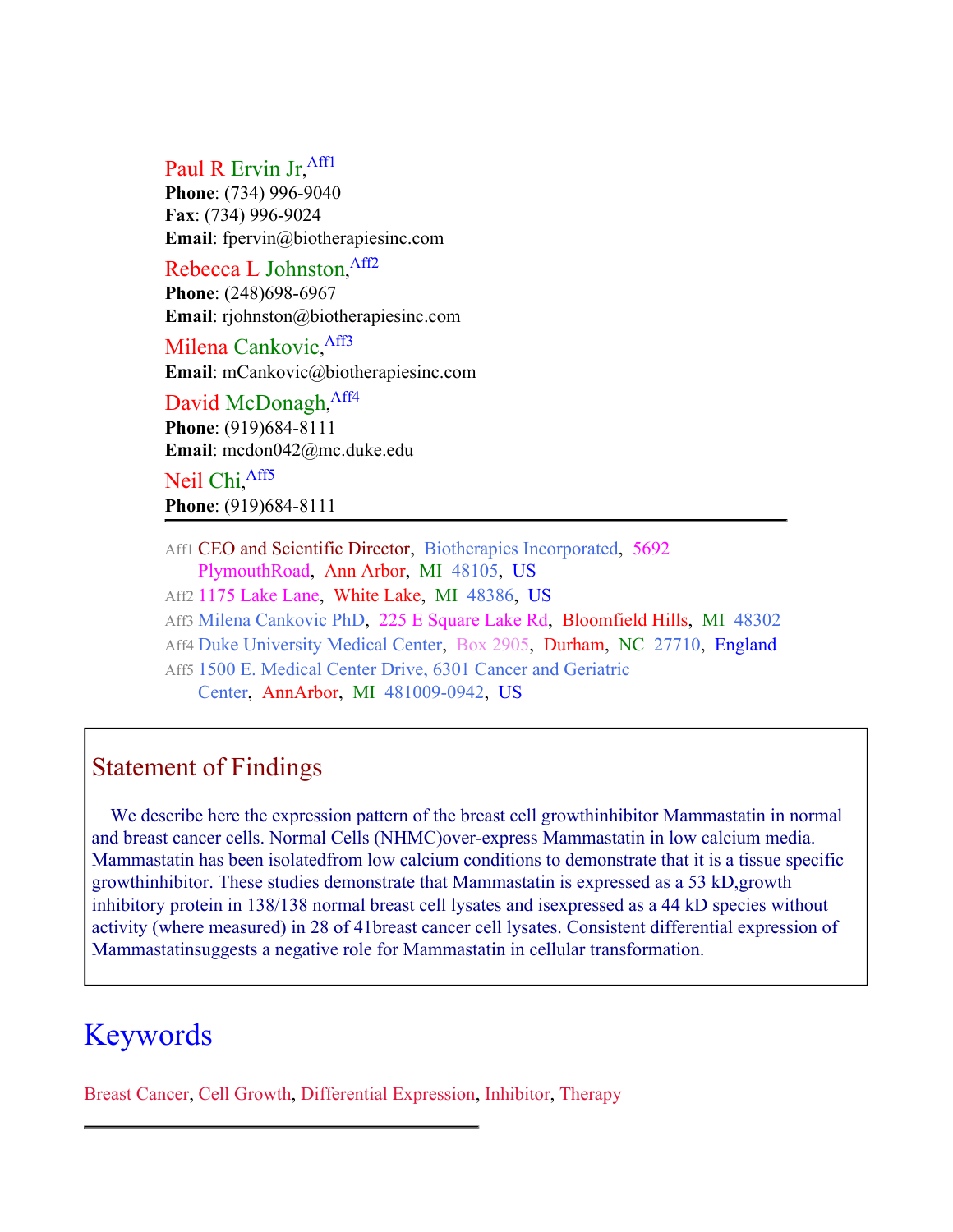# Synopsis

## Introduction

Cancer has been shown to be a multi-varient disease that can becaused by many different factors. The most widely accepted cause for cancer isa mutation that interrupts the coding sequence of a critical growth controlgene in a manner that either activates a growth stimulatory pathway orinactivates a growth inhibitory pathway. In our view, both of these phenomenamust occur. There is significant evidence to support the hypothesis that cancerresults from the combination of lack of growth control and a growth promotingmutation. The growth promoting mutations have been shown to span the signaltransduction pathway from external growth factor to cell cycle control genes.The growth restricting pathways are not as well understood. We describe here agrowth inhibitory protein that is consistently absent in breast cancer.Mammastatin, is expressed in 70% of breast cancers but is not expressed as the53 kD form identified in normal cells in any cell line or tissue lysate. Asreported elsewhere the protein is expressed as an active, 53 kD, phosphorylatedprotein only in normal breast epithelial cells (in press). The 44 kD speciesidentified in breast cancer cell lines is not growth inhibitory. Our currentobservations of differential expression of the protein Mammastatin may provideinsight into the transformation process.

## Aims

The aim of this study was to determine whether Mammastatin wasexpressed in breast cancer cells. As a growth inhibitory protein that is activeon breast cancer cell lines it was not expected that Mammastatin would beidentified in breast cancer cell lines or tissues. Surprisingly, Mammastatinhas been identified in both breast cancer cell lines and tissues. SinceMammastatin was identified in both tumor tissues and cell lines, the nature ofMammastatin expression in these samples was more thoroughly investigated.

## Methods

#### Growth of NHMC

Normal human mammary cells (NHMC) were derived from human tissueobtained from plastic surgery. Cells were reduced to culture and grownessentially as described [[36](#page-19-0)]. Cells were disassociatedwith collagenase and plated initially as organoid cultures. Organoid cultureswere incubated in RPMI media supplemented with 10% fetal bovine serum, 10μg/ml insulin and penicillin/streptomycin for the first week. Long-termcell cultures were grown in low calcium media [DMEM/F12 with 40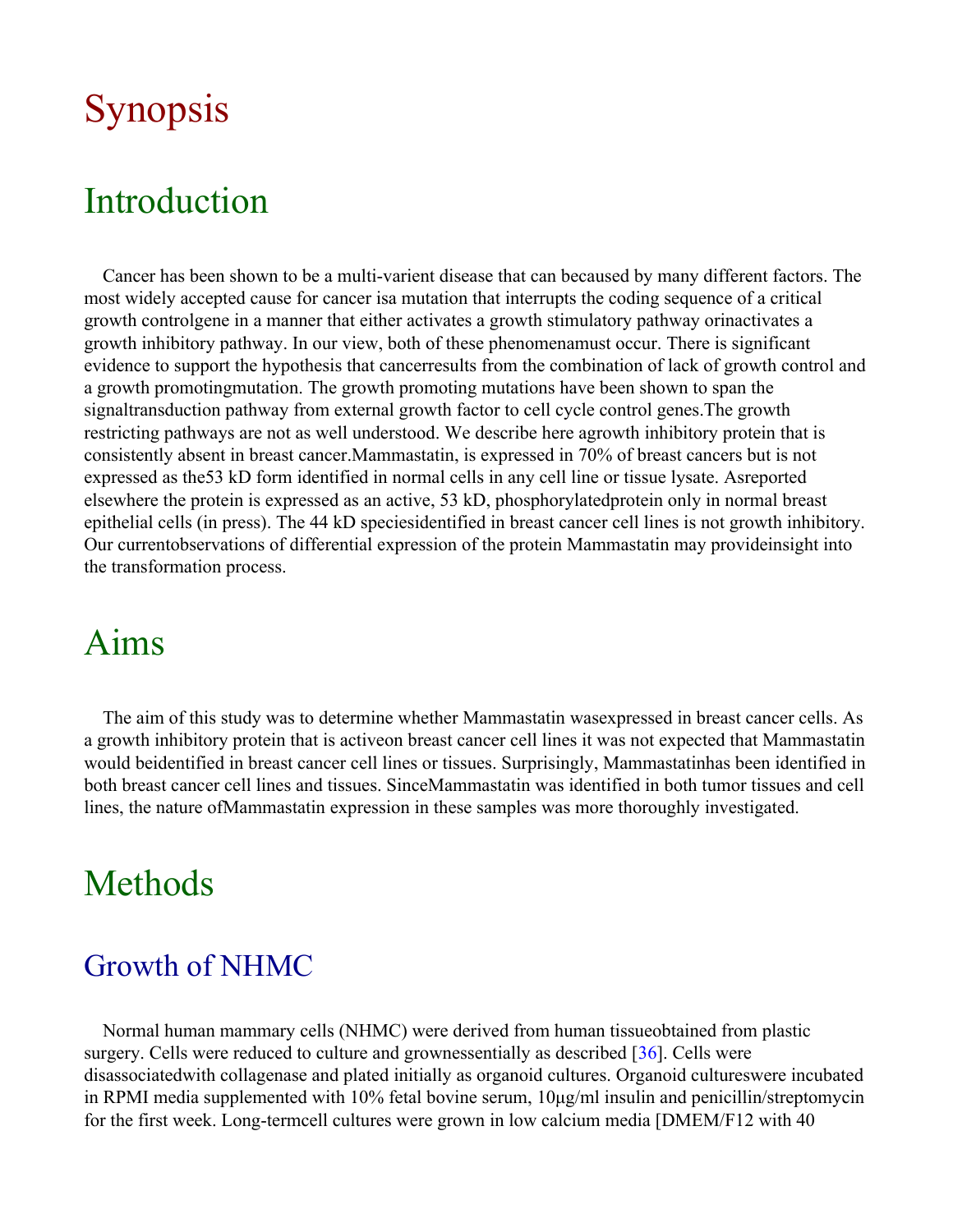μMCaCl2 (Life technologies, custom services) supplemented with 5%chelex treated equine sera (Sigma), 0.1 μg/ml cholera toxin, 0.5μg/ml hydrocortisone, 10 ng/ml epidermal growth factor, 10 μg/ mlinsulin, 1/1000 gentamycin sulfate] [[36\]](#page-19-0). Cells wereexpanded by collecting floating cells from confluent cultures when feeding, andreplating these 'floater' cells in fresh flasks. Cells were onlytrypsinized within the first two weeks in cultures.

#### Immunohistochemistry

Immunoperoxidase staining was performed on tissue sections fixedon poly-lysine coated slides. Fixed samples were incubated for 15 minutes with5% non-fat dry milk (NFDM) in TBS to block non-specific binding. Primaryantibody (7G6 anti-mammastatin or 38C13 anti-idiotypic control AB) was added ata concentration of 1:250, antibody in 5% NFDM in TBS (approximately 5μg/ml), and incubated for 2 hours at room temperature. Slides were thenincubated in TBS with 0.1% Triton X-100 for five minutes, three times at roomtemperature. Care was taken not to disturb cells on slides when adding orremoving solutions. Secondary antibody (GAM-IgM-HRP) was incubated with theslides for 1.5 hours at a concentration of 1:500 (2 μg/ml),antibody:buffer at room temperature in 5% NFDM/TBS. The slides were incubatedin TBS with 0.1% Triton X-100 for five minutes, five times, before developmentwith DAB substrate [[39\]](#page-19-1). Slides were preserved with adrop of aquamount before application of a glass coverslip.

#### Western Blot Analysis

Western Blots were performed essentially as described [[40](#page-19-2)]. Proteins from ten percent SDS/PAGE gels weretransferred electrophoretically to nitrocellulose membranes (0.45 μmSchleicher and Schuell) in the presence of 10% methanol without SDS for 1 hourat 200 mA using a Biorad mini-transfer apparatus. Filters were incubated with5% NFDM in TBS (Tris buffered saline) to block for 30-60 minutes and thenincubated with the primary antibody at 1:1000 dilution (1 μg/ml) in 5%NFDM/TBS at 20°C for 1.5 hours. Filters were washed TritonX-100<sup>tm</sup> in TBS. Secondary antibody (Goat anti-mouse IgM-ALPH,Southern Biotech Corp., Birmingham, Al.) was used for 1 hour at 1 ug/ml in 5%NFDM/TBS at 20°C. Filters were washed with 0.1% Triton X-100 in TBS.Proteins were visualized using the NBT/ BCIP substrate system (LifeTechnology).

### Results

Mammastatin is a protein identified in normal human mammary cells[[24\]](#page-18-0). Mammastatin, identified in and isolated from normalhuman mammary cell (NHMC) conditioned media, inhibits the growth of transformedmammary cells in a tissue-specific manner [[24\]](#page-18-0). Since itis possible that lack of a growth inhibitor may be involved in loss of growthcontrol, Mammastatin is being studied as a potential breast cancer therapy.These studies describe the expression patterns of Mammastatin in normal andtransformed mammary cells and in breast tissue derived from healthy women ascompared to breast cancer patients.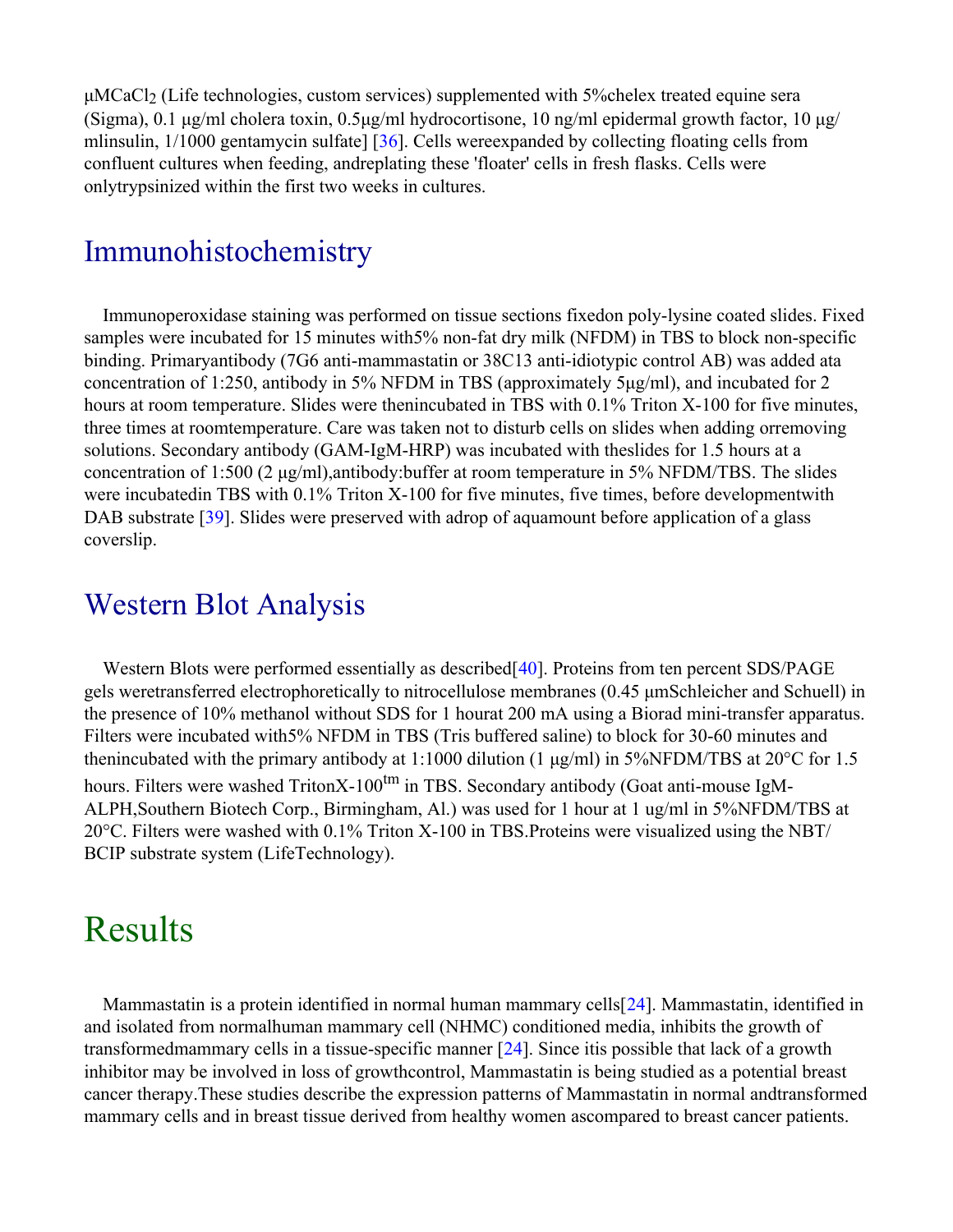#### Differential Expression of Mammastatin

Mammastatin has been previously described as three species ofprotein with apparent molecular weight between 40 and 65 kD [[8\]](#page-17-0). Since the original description, more has been learned aboutthe protein and separation of the protein on SDS-PAGE. Mammastatin is nowidentified as three protein species of 44, 49 and 53 kD in routine separations(Figures 2 in full article and 4).

Mammastatin is identified as a 44 kD protein in some breastcancer cell lysates Mammastatin is not, however, identified as a 53 kD speciesin any breast cancer cell line or tissue lysates, which have been tested.Experimental evidence (in press), suggests that active Mammastatin is the 53 kDphosphorylated species. The 53 kD protein has been identified by immunoblot inall isolates of normal cells with one exception (Table 1). Normal tissue isolated from breast cancer patients has not yet been shown to express Mammastatin.

As Table 1 indicates, approximately 70% ofavailable breast cancer cell lines contain 44 kD Mammastatin. The remaining 30%contain no protein measurable by anti-Mammastatin immunoblot. Sincedifferential expression in tissue culture could be an artifact caused byculture conditions or differential isolation of cell populations, expressionwas also measured in breast tissues by making direct tissue lysates. A similarexpression pattern was observed *in vitro* and in *vivo* (Figure4C). Surprisingly, normal tissue isolates from breastcancer patients showed no Mammastatin expression while normal tissue fromhealthy women demonstrated the same expression pattern observed from normalcells growing in culture (4C, lane 8 compared to 9).

Lack of the 53 kD protein in normal cells from breast cancerpatients suggests that there is either systemic regulation of 53 kD Mammastatinexpression in breast cancer patients or a somatic mutation. To test thishypothesis, direct tissue lysates and lysates of tissue cells reduced toculture (after three days) were compared from healthy tissue and from tumortissue (Figure 4D). Normal breast epithelial cells andtissue lysates from a benign biopsy (BHMC) contain the 53 kD Mammastatinprotein (lanes 10 and 6 respectively). In contrast, lysates from tumor tissuesand cell lines contain either the 44 kD Mammastatin protein or no detectableprotein (4D; lanes 2,4 and 7-9). When benign tissue is grown in tissue culturethe 53 kD Mammastatin protein is induced (lane 5 compared to 6). When breasttumor tissue is grown in culture the 53 kD protein is also induced (lanes 2 and4 compared to 1 and 3). It was also observed that tumor cells stop growing inculture when 53 kD protein is expressed (data not shown).

Induction of Mammastatin has been observed in all of thedifferent tumor tissue samples that have been reduced to tissue culture andcompared (7/7). These results suggest that either the tumor tissue has a veryhigh proportion of normal cells which are unable to produce 53 kD protein*in vivo*, or that the tumor cells have not lost the ability to produce53 kD protein but do not do so *in vivo*. In either case, there appearsto be a systemic suppression of 53 kD Mammastatin expression *in vivo,*in breast cancer patients. The factor(s) regulating Mammastatin expression arecurrently being investigated.

## Discussion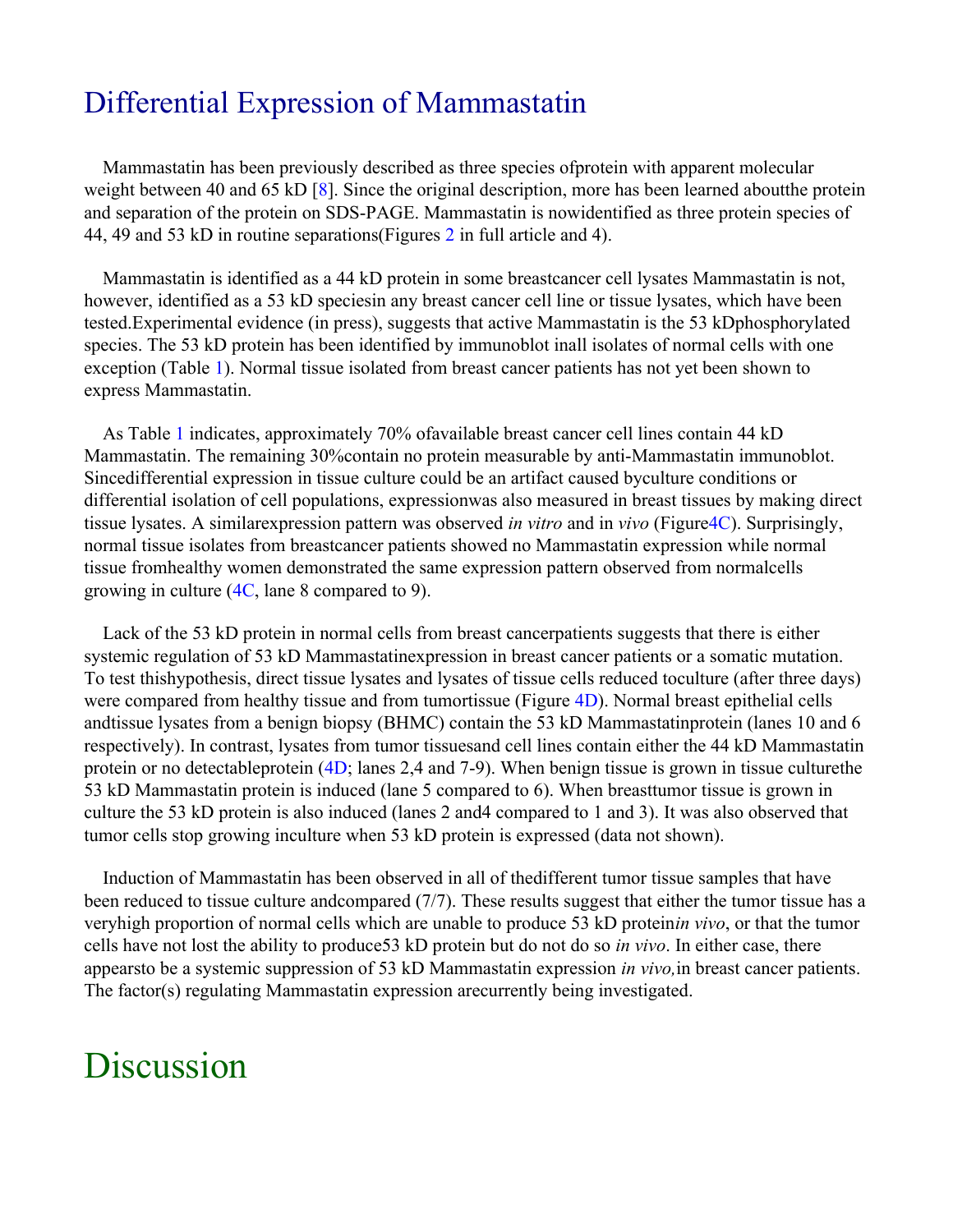Differential expression of genes and proteins between normal andtransformed cells has become a paradigm of cancer causation. There isincreasing interest in the study of normal genes or proteins that might bemissing in cancer cells. We present here evidence to suggest that 53 kDMammastatin is not expressed in the majority of breast cancer cells but isexpressed in the majority of normal cells. Indeed, no immortalized cell lineand no primary tumor isolate has been identified that produces the 53 kD formof the protein. This differential expression is more consistent than most thathave been identified as important to the transformation process and maysuggests that loss of 53 kD Mammastatin is fundamental to the transformationprocess in breast cancer.

## Introduction

Mammary cell growth rates can be influenced by a variety of factors, including steroid hormones, nutrients and peptide growth factors [\[1](#page-16-0), [2](#page-16-1), [3](#page-17-1), [4](#page-17-2)]. Since control of cell growth determines whether a cell behaves normally *in vivo*, factors that influence mammary cell growth are of primary importance for understanding breast cancer. Many such factors have been implicated in the control of cellular growth.

Steroid hormones have been shown to influence breast cell growth. These hormones are produced by reproductive and adipose tissue in the body and exert their influence on cells in distant organs. Steroid hormones interact with nuclear receptors that initiate transcription of specific genes, some of which may be involved in cell cycle control. Over-expression of estrogen receptor may lead to estrogen hypersensitivity, which could be a causative factor in many estrogen receptor positive breast cancer. Estrogen receptor positive breast cancers express more of this receptor than do normal mammary cells [[5\]](#page-17-3).

Growth factor, signal transduction pathways may also be involved in expression of the malignant phenotype. Abnormal growth factor receptor expression  $[6, 7]$  $[6, 7]$  $[6, 7]$  $[6, 7]$  and hypersensitivity to growth factors as well as constitutive activation of growth factor receptors may be a contributing factor for some malignancies [\[8](#page-17-0), [9](#page-17-6), [10](#page-17-7), [11](#page-17-8)]. Other members of signal transduction pathways such as Ras, Raf, Shc and Src have been shown to be transforming if over-expressed or expressed in a mutated form [[12](#page-17-9), [13](#page-17-10), [14](#page-17-11),[15](#page-17-12),[16](#page-17-13)]. Thus, abnormalities of stimulatory pathways can be responsible for the transformed phenotype.

Certain anti-oncogenes are also involved in breast cancer. The p53 gene has been shown to be mutated in over 30% of breast cancers [[17,](#page-18-1) [18,](#page-18-2) [19,](#page-18-3) [20\]](#page-18-4). Genes that may predispose patients to breast cancer, BRCA1 and 2 have also been described [[21,](#page-18-5) [22,](#page-18-6) [23\]](#page-18-7). Loss of negative control due to mutation of tumor suppressors is another potential mechanism for uncontrolled cancer cell growth. Few factors have been identified, however, that will negatively regulate or suppress abnormal mammary cell growth. Mammastatin is one such factor [\[24](#page-18-0)]. TGF-ß, and MDGI are also protein factors that have been shown to inhibit the growth of many mammary cell lines [[25,](#page-18-8) [26\]](#page-18-9). If lack of TGF-ß were responsible for transformation it would be expected that TGF-ß expression would be lower in transformed cells than in normal cells. This has not been observed [[27,](#page-18-10) [28\]](#page-18-11). Alternately, TGF-ß receptor could be inactive resulting in tumor cells that do not respond to TGF-ß. It has indeed been demonstrated that many tumors express active TGF-ß but do not respond well to this growth inhibitor [[29\]](#page-18-12). Although MDGI has not been reported to be altered in tumor cells compared to normal cells, there is evidence that MDGI can be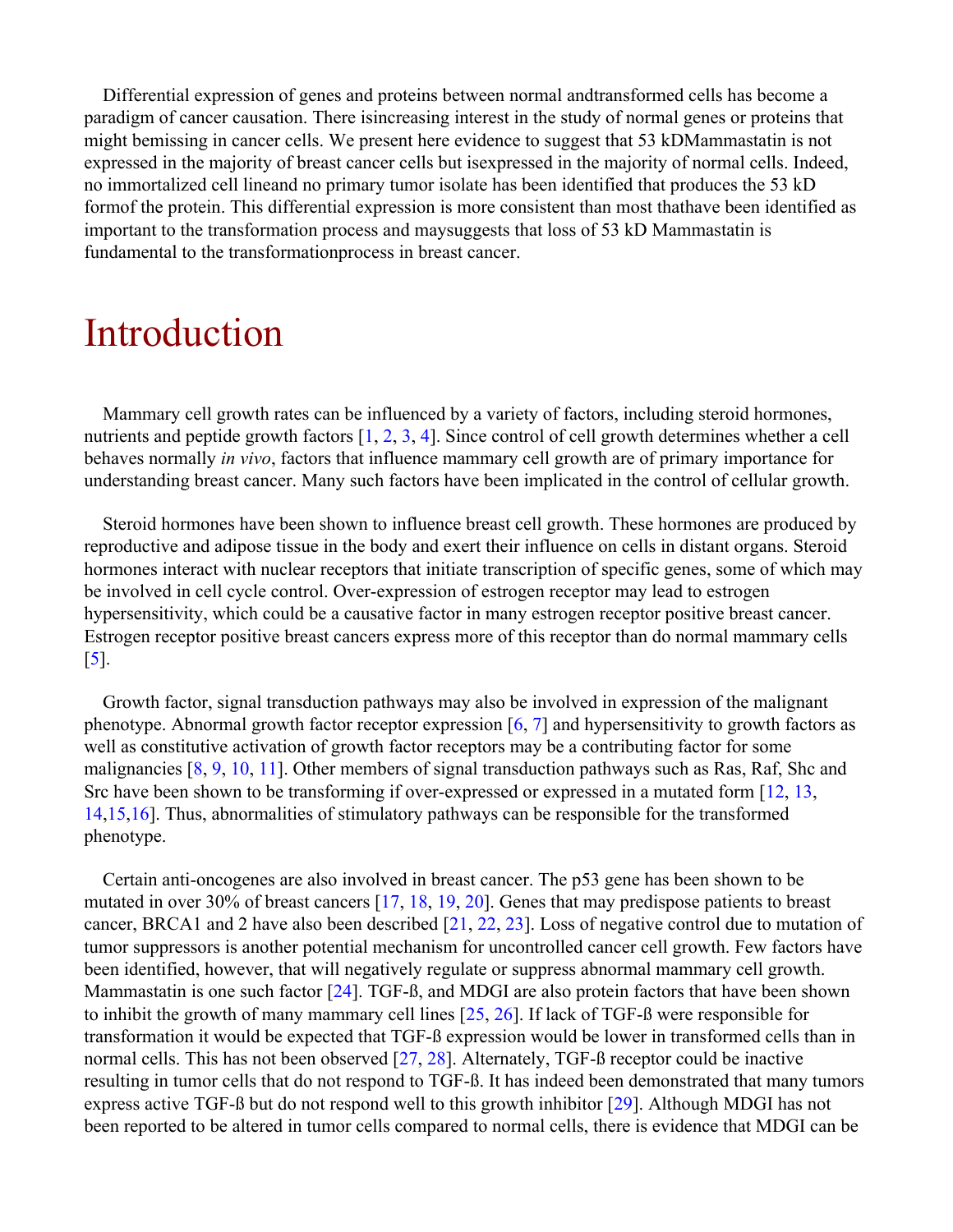a tumor suppressor [\[30](#page-19-3), [31](#page-19-4), [32](#page-19-5)]. Lack of response to negative regulators, due to decreased expression of inhibitors, lack of receptors, unresponsive receptors or defective signal transduction pathways may all contribute, along with growth promoting mutations, to the transformation process [[33,](#page-19-6) [34,](#page-19-7) [35\]](#page-19-8).

Mammastatin is a protein identified in normal human mammary cells [[24\]](#page-18-0). Mammastatin, identified in and isolated from normal human mammary cell (NHMC) conditioned media, inhibits the growth of transformed mammary cells in a tissue-specific manner [[24\]](#page-18-0). Since it is possible that lack of a growth inhibitor may be involved in loss of growth control, Mammastatin is being studied as a potential breast cancer therapy. Measurement of Mammastatin in serum also shows potential as a method to evaluate breast cancer risk. These studies describe the expression patterns of Mammastatin in normal and transformed cells and in healthy women as compared to breast cancer patients.

# Materials and Methods

## Cell Cultures

Normal human mammary cells (NHMC) were derived from human tissueobtained from plastic surgery or from the Cooperative Human Tissue Network. Thesecells were reduced to culture by Type III collagenase (Life Technologies)digestion (overnight with 4 units/g  $\omega$  37°C) and differentialcentrifugations (3-4, 1000g, 5 min. centrifugations saving pellet, washing withfresh media, 2- 1g sedimentations saving pellet). Cells were maintained for oneweek in DMEM/F12 (Life Technologies) with 5% equine serum, 10 ng/ml EGF, 1μg/ml insulin, 100 ng/ml cholera toxin, 0.5 μg/ml hydrocortisone withgentamycin and were grown in low calcium (40 μM) [DMEM/F12 with 40 μMCaCl2 (Life technologies, custom services) supplemented with 5% chelex (Sigma)treated equine sera (Sigma), 0.1 μg/ml cholera toxin (Sigma), 0.5μg/ml hydrocortisone (Sigma), 10 ng/ml epidermal growth factor (EGF,Collaborative Research, Bedford, MA), 10 μg/ml insulin, 1 unit/mlpenicillin/streptomycin or gentamycin sulfate] media which was changedfrequently (3-4 day intervals) for long term growth [[24,](#page-18-0)[36\]](#page-19-0). Cells were considered to beorganoid cultures for the first week after reduction to tissue culture whenrecognizable organ structures such as ducts and alveoli were still evident.Cells in low calcium media were expanded by collecting floating cells fromconfluent cultures when feeding, and replating these 'floater'cells in fresh flasks.

Cultures could be trypsinized several times during the first fewweeks of culture without damage but frequent trypsinization did not encouragerobust growth. Carcinoma cell lines were grown in the media suggested by theATCC for each carcinoma cell line with the exception of MCF-7 cells which weregrown in MEM (minimal essential media, Sigma) supplemented with 10% FBS(Hyclone) nonessential amino acids (Sigma) and insulin (10 mg/L). Carcinomacell line populations were expanded and cells densities were thinned bytrypsinization to remove adherrent cells and replating on fresh flasks at lowerdensity. Carcinoma cultures were kept in logarithmic growth by allowing cellsto become at most 75% confluent, feeding at three and four day intervals anddiluting cultures by a factor of ten when cells were replated on fresh flasks.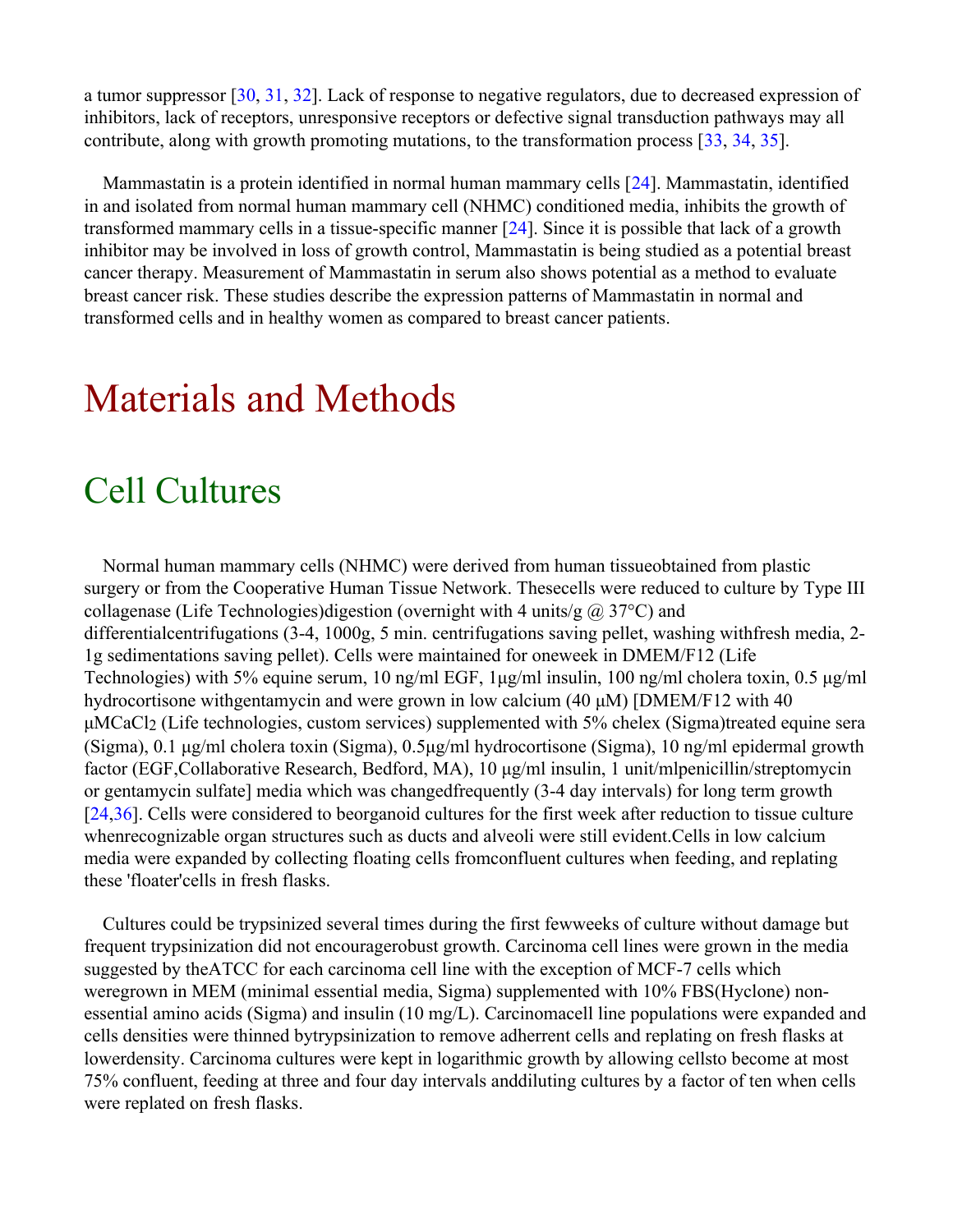## Cell Lysates

Lysates of normal mammary cells and mammary carcinoma cells wereprepared by washing adherrent cells twice with 10 mls of isotonic PBS or TBSbuffer before lysing. Normal and transformed cells were then lysed by directaddition of SDS-PAGE sample loading buffer (0.05 M Tris, 10% glycerol, 2% SDS,0.005% Bromophenol Blue). Cells were collected into an isotonic buffer (usingsterile, teflon, cell scrapers), counted by Coulter Counter (CoulterElectronics, Miami, FL), measured for protein concentration by Biorad<sup>TM</sup> (BioradCorp., Melville, NY) assay [[16\]](#page-17-13), and then lysed withSDS-PAGE sample loading buffer. Cells were lysed at protein concentrations of 1mg/ml.

Lysates of fresh tumor were obtained by weighing an excised piece oftumor (obtained from surgery or from the Cooperative Human Tissue Network,CHTN) and resuspending the tissue, after mincing with sissors, at 1 mg/ml ofprotein in SDS-PAGE sample loading buffer. We assumed that the total weight ofthe tumor tissue was contributed by protein. Tumor lysates were homogenizedusing a polytron homogenizer. Homogenization was continued on ice until auniform suspension of tumor was obtained (1-2 minutes).

### Tissue sections

Sections of normal mammary gland and breast tumor were obtained fromThe Pathology Department at the University of Michigan from both parafinembedded tissue and frozen tissue. These sections were cut on a microtome to 10-40 micron thickness (normal tissue consistently required a thicker( $40\mu$ ) section because of substantial adipose content). Sections wererolled onto poly-lysine coated slides and air dried. Sections were fixed with50% methanol, 15 % acetone in PBS buffer (4°C, 15 minutes, fixed tissueswere stained using DAB substrates).

# Immunoperoxidase staining

Immunoperoxidase staining was performed on tissue sections fixed onpoly-lysine coated slides. Fixed samples were incubated for 15 minutes with 5% non-fat dry milk (NFDM) in TBS to block non-specific binding. Primary antibody(7G6 anti-mammastatin or 38C13 anti-idiotypic control (Gift from Dr MarkKaminski, University of Michigan) was added at a concentration of 1:250,antibody in 5% NFDM in TBS (approximately 5 μg/ml), and incubated for 2hours at room temperature. Slides were then incubated in TBS with 0.1% TritonX-100 for five minutes, three times at room temperature. Care was taken not todisturb cells on slides when adding or removing solutions. Secondary antibody(peroxidase conjugated goat anti-mouse IgM) was incubated with the slides for1.5 hours at a concentration of 1:500 (2 μg/ml), antibody:buffer at roomtemperature in 5% NFDM/TBS. The slides were incubated in TBS with 0.1% TritonX-100 for five minutes, five times, before development with DAB substrate [[39](#page-19-1)]. Slides were preserved with a drop of aquamountbefore application of a glass coverslip.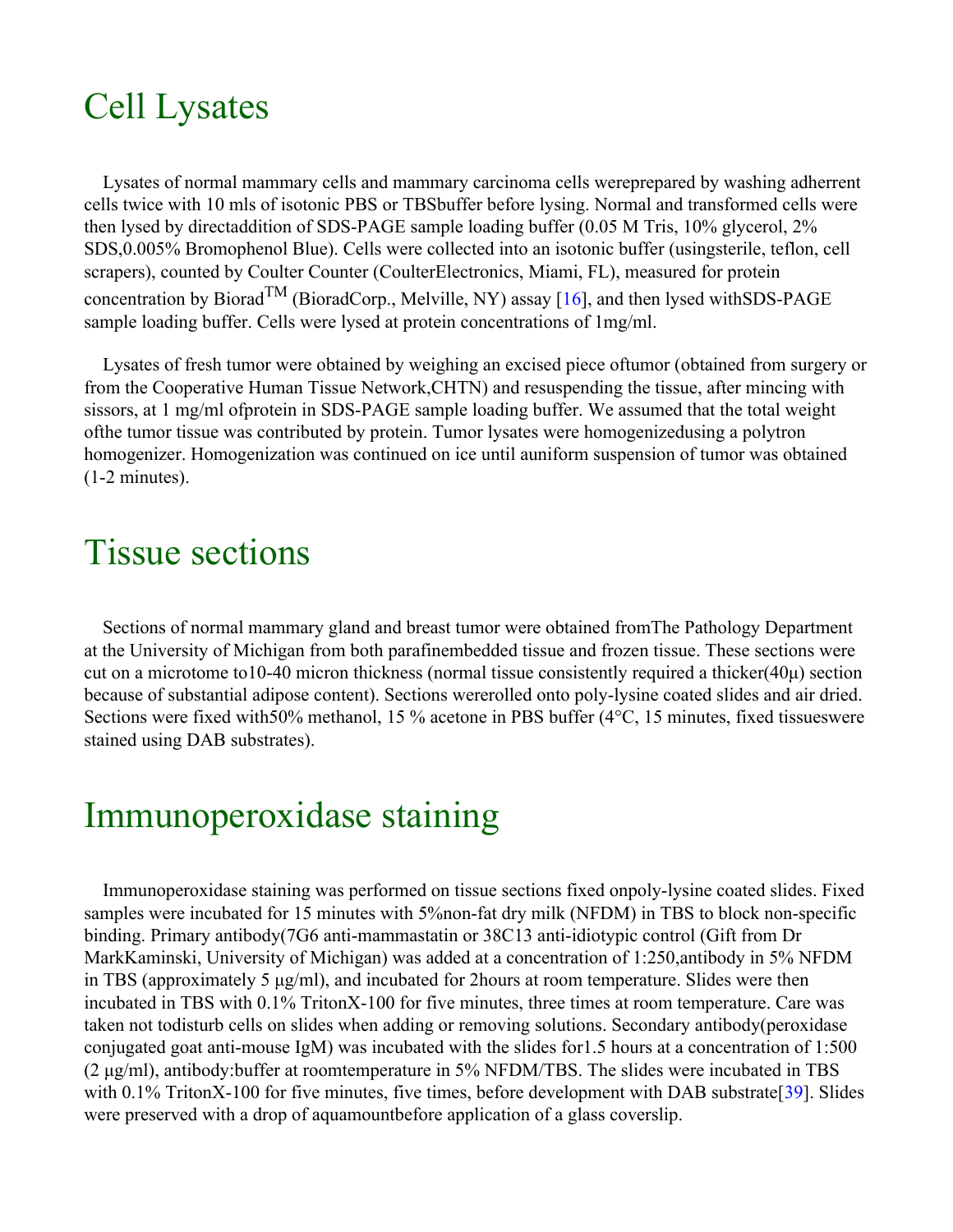# Western Blots/Immunoblots

Western Blots were performed essentially as described [[40](#page-19-2)]. Proteins from ten percent SDS/PAGE gels were transferredelectrophoretically to nitrocellulose membranes (0.45 μm Schleicher andSchuell) in the presence of 10% methanol without SDS for 1.5 hours at 200 mAusing a Biorad mini-transfer apparatus. Filters were removed and sample laneswere incubated with 5% NFDM in TBS buffer to block non-specific binding ofproteins to the membrane. Membranes were incubated in blocking buffer for 30-60minutes and then incubated with the primary antibody. Filters were incubatedthree times with 0.1% Triton X-100<sup>tm</sup>in TBS for five minutes, toremove unbound primary antibody. Secondary antibody (Alkaline phosphataseconjugated goat anti-mouse IgM, (Southern Biotech Corp., Birmingham, Al.) wasincubated with the filters for 1 hour at a 1:1000 dilution in 5% NFDM/TBS atroom temperature. Filters were incubated, following second antibody, with 0.1%Triton X-100 in TBS for five minutes, five times at room temperature. Proteinswere visualized using the NBT/BCIP substrate system (Life Technology).

# Result

# Growth of Normal Human Mammary Cells in Long Term Culture

Breast cancer research has depended greatly on the study of breastcancer cell lines. Cell lines such as MCF-7 and MDA-MD-231 are extensively usedto determine what factors might cause breast cancer and also how breast cancermight be treated. The use of cancer cells for study rather than normal breastcells has been influenced by two factors. Immortalized cancer cells can begrown long term in culture whereas normal cells will only grow for four to sixweeks. This makes reproducible studies using normal breast epithelial cellsvery difficult. In addition, investigators initially believed that cancer,similar to other diseases might be caused by a virus or other contaminatingfactor. A logical approach was to study the cells in which such a virus mightbe identified. Although some cancers have been shown to have viral causation,most cancer is now thought to be caused by mutations to genes that code forcellular factors influencing growth control. Viral integration into the genomeis but one method of interrupting genes that have important functions in growthcontrol pathways. The merit of comparing normal cell growth control mechanismsand growth control in immortalized cancer cells seems more important as ourunderstanding of cancer expands.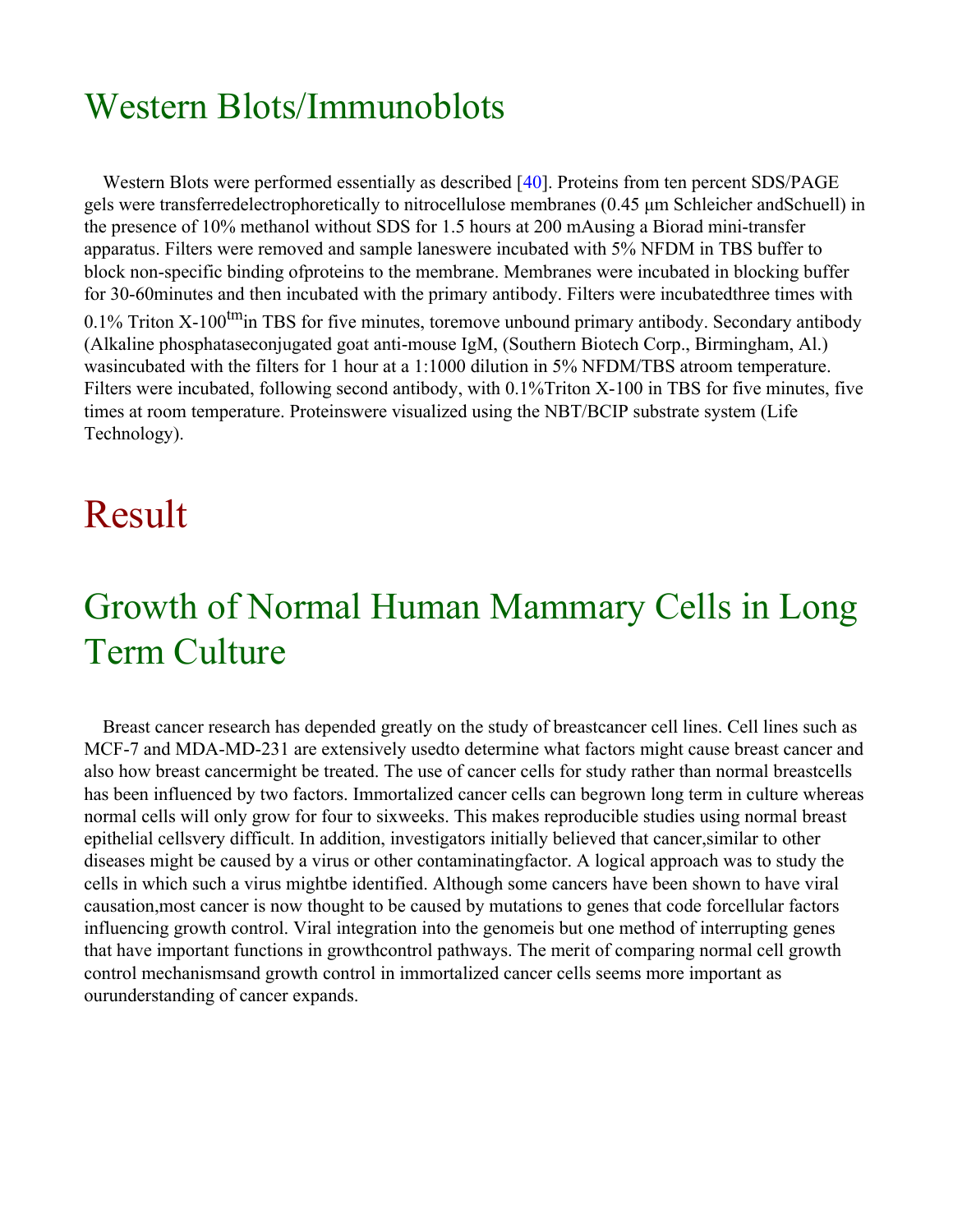**Figure 1 Photograph of NHMC grown inlow and high calcium media.** NHMC from reduction mammoplasty were cultured inDMEM/F12 media with equine serum, EGF, insulin, cholera toxin, hydrocortisoneand antibiotics. A) NHMC grown in DMEM/F12 with 40 μ M calcium chloride.B) NHMC culture from "A" switched to DMEM/F12 with 1.0 mM calciumchloride for 24 hours.



**Figure 2 Mammastatin Immunoblot:**Normal Human Mammary Cell (NHMC) lysates were separated in two separateexperiments. Cells were solublized in SDS/PAGE sample loading buffer at 1 mg/mland 20 μg of cell lysates was separated on 10% PAGE. Protein wastransferred to nitrocellulose and probed with anti-Mammastatin antibodies. LaneA) NHMC-20 probed with 7G6.6 monoclonal antibody. B) NHMC-21 probed with 7G6.6monoclonal antibody in a separate experiment. C) NHMC-21 probed with 3C6 in thesame experiment as "B".

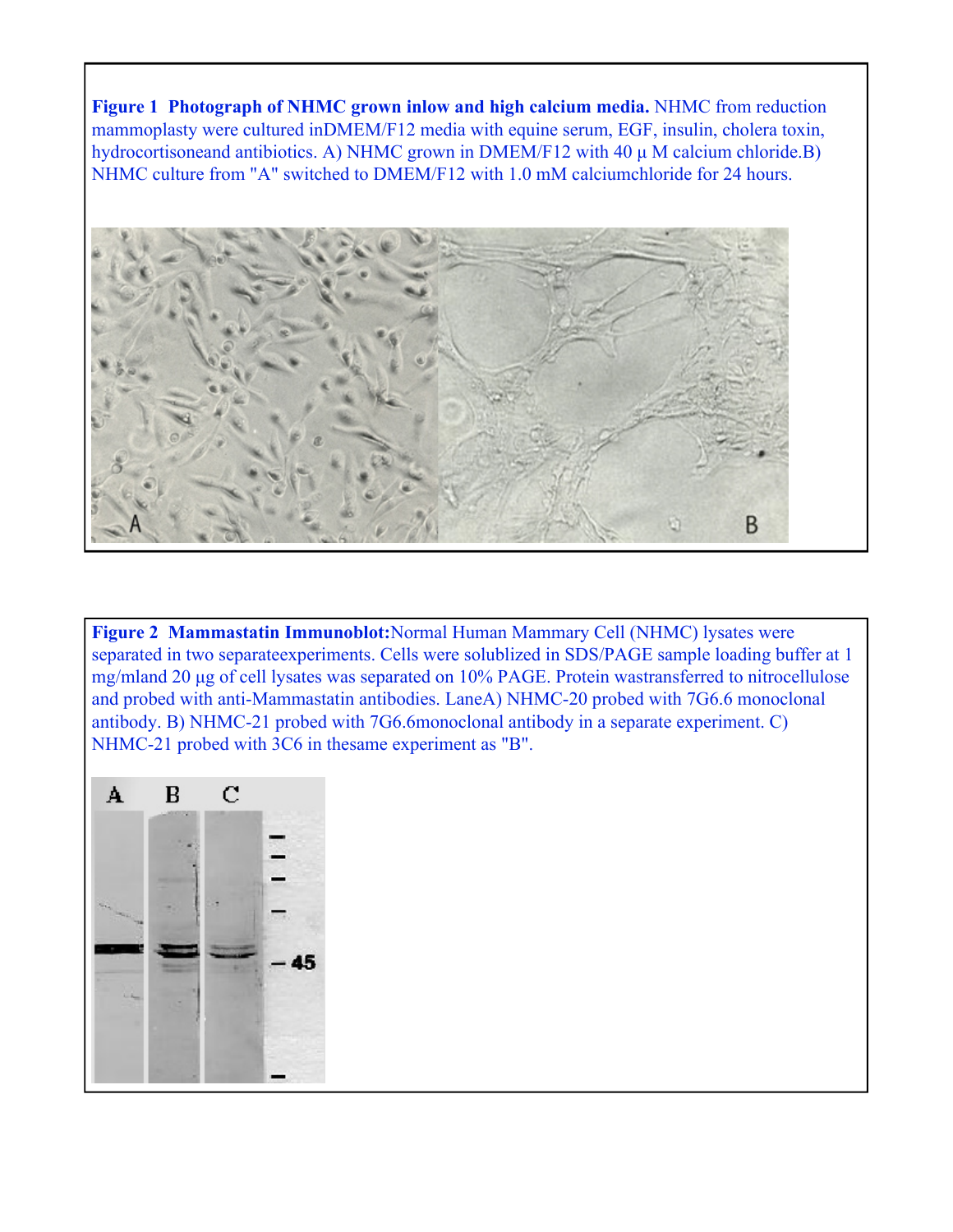**Figure 3 Immunoperoxidase Staining of mammary tissues and cell lines:** Tissuesections were made from normal human mammary tissue at the University ofMichigan Pathology department. Sections were stained with anti-Mammastatinantibody 7G6.6 or a control antibody 38C18. Sections were developed withperoxidase conjugated Goat-anti-mouse antibody and DAB before hematoxilyncounter-staining. A) Normal human mammary tissue with 7G6.6, B) Normal humanmammary tissue with 38C13, C) Mammary Carcinoma with 7G6.6, D) MammaryCarcinoma with 38C13.

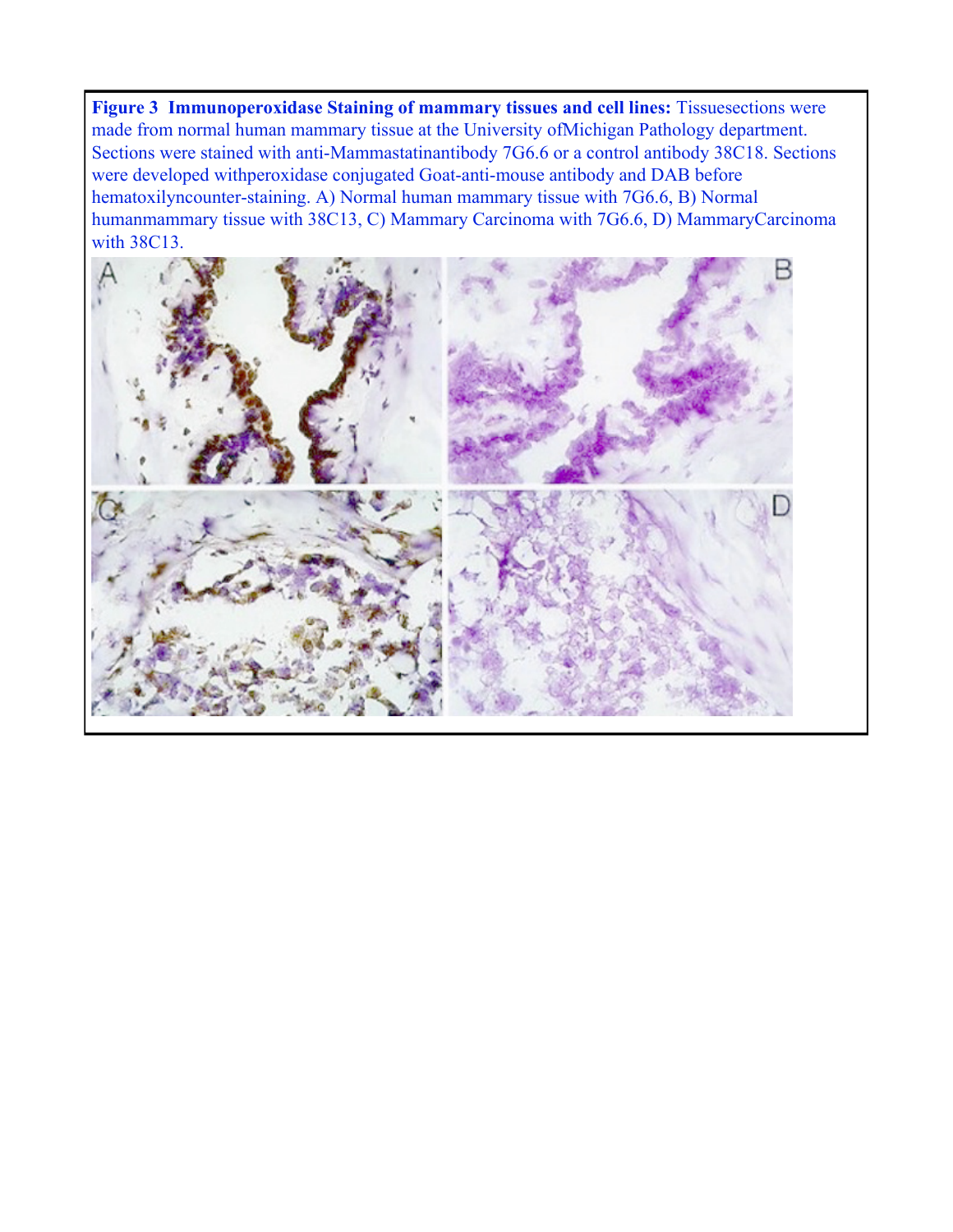**Figure 4 Immunoblot Analysis of Cell and Tissue Lysates:** Lysates were made of normal human mammaryepithelia and tumor cell lines. Cell lysates were made, and soluble proteinswere loaded at a final concentration of 1 mg/ml. Samples were separated on 10%SDS-PAGE in a Mini-Protean II apparatus (25μg/sample), transferred tonitrocellulose, and probed with the anti-Mammastatin monoclonal antibody,7G6.6, or the IgM control Antibody 38C13 developed colorometricaly withNBT/BCIP. **A. (Normal Mammary Cells)** Lane 1) NHMC-17, 2) NHMC-16, 3) NHMC-15, 4)NHMC-14, 5) NHMC-6, Repeated many times with similar results. **B. (CarcinomaCell Lines)** Lane 1) SK BR-3, 2) Du 4475, 3) MDA MB-361, 4) ZR-75-30, 5) BT-549,6) MCF-7, 7) Sum 102, 8) Sum 52, 9) Sum 44, 10) NHMC-21, **C. (Breast TumorTissue)** 1) DW tumor lysate, 2) IR tumor lysate, 3) EW tumor lysate, 4) PH tumorlysate, 5) SE tumor lysate, 6) AW tumor lysate, 7) EJ tumor lysate; 8) SPnormal tissue (from cancer patient), 9) NHMC-12 organoid. Repeated three timeswith similar results, **D. (Primary Culture of Breast Tumor Tissue)** Lane 1)CHMC-42, 3 days, 2) CHMC-42 tissue, 3) CHMC-39, two days, 4) CHMC-39 tissue, 5)BHMC-40, three days, 6) BHMC-40 tissue, 7) ZR-75-1 carcinoma, 8) MDA 435carcinoma, 9) MDA 231 carcinoma, 10) NHMC-20 primary culture.

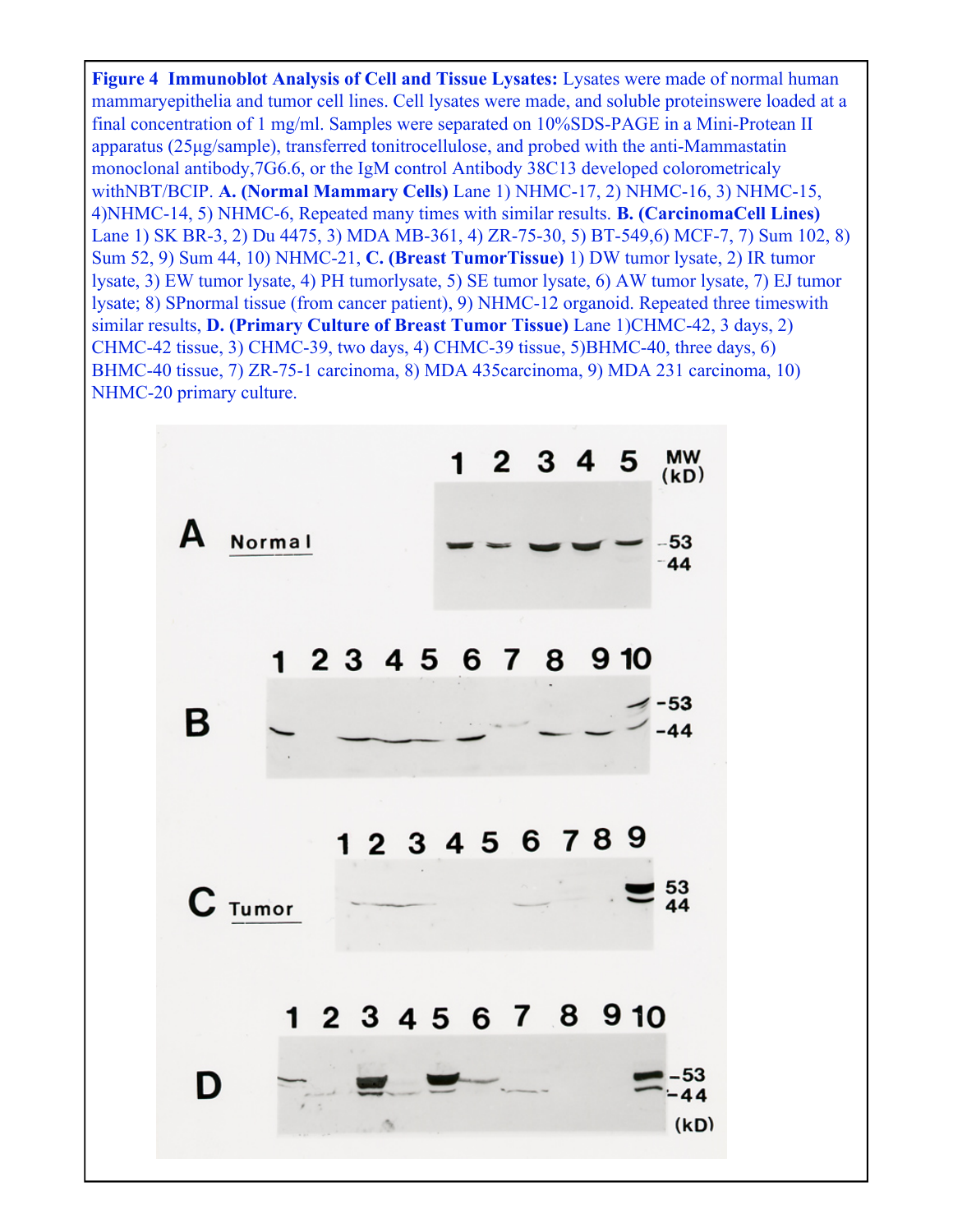|  |  | Table 1 Summary of Anti-Mammastatin Immunoblot and Inhibition Assay |  |  |  |  |
|--|--|---------------------------------------------------------------------|--|--|--|--|
|--|--|---------------------------------------------------------------------|--|--|--|--|

|                          |     | Species Expression |          | Inhibition of Growth |  |
|--------------------------|-----|--------------------|----------|----------------------|--|
| Cell Type                |     | 44 kD              | 49/53 kD | Yes/No $(\#)$        |  |
| Normal, primary cultures | 133 | $+/-$              | $++++$   | Y(2/2)               |  |
| Normal breast tissue     |     |                    |          | NT                   |  |
| Mammary cell line        | 16  | $+ (11/16)$        |          | Y(12/12)             |  |
| Breast tumor lysate      | 25  | $+ (17/25)$        |          | <b>NT</b>            |  |
| Non-Mammary cell lines   |     | $***$<br>$+ (3/8)$ |          | N(0/8)               |  |

**Analysis of Mammastatin expression by immunoblot:** Lysatesof fresh tissue, primary cultures and cell lines were analyzed by 7G6.6,anti-mammastatin, immunoblot.  $N =$  number of individual samples repeated at least 3 times.  $(+++)$  intense expression,  $(-)$  no expression, NT = not treated.

**Inhibition Assays:** Cells were plated in growth media at  $10^4$ cells/ml and treated with 10 ng/ml purified Mammastatin or control. Culturescounted by Coulter Counter after six days culture. **Carcinoma cells in which mammastatin was detected:** MCF-7,ZR-75-1, T47D, Sk Br 3, ZR-75-30, BT 475, UACC 893, MDA-MB-361, Sum 44, Sum 52,Sum 102 (Sum lines from S. Either, Uof Mich), Hep G2, OvCar, BxPC3, andA253. **Carcinoma cells in which mammastatin was not detected:**MDA-MB-231, BT-20, MDA-MB-435, HBL-100, Du 4475, UM 17B (squamous line from T.Corbett Uof Mich), SK Mel 31, 293T, HT 1080. \* Two additional normaltissue lysates from breast cancer patients showed no Mammastatin expression.\*\* Similar size proteins (between 40 and 55 kD) were identified inBxPc3, HepG2 and OvCar, A253 cells but these cell lines did not producedinhibitory activity.

Historically, normal breast cells have not been cultured long-termwith significant success. This has been a recurring roadblock to studiescomparing normal and cancerous breast cell regulation *in vitro*. Inorder to develop a system that would allow for such a comparison, it has beennecessary to establish a method for long-term growth of normal human breastcells.

The method currently used in our labora[tor](#page-19-0)ies to culture NHMC waspioneered by the investigator that produced the MCF-7 cell line, Herb Soule[36]. Dr. Soule, who was at the Michigan CancerFoundation until his death, discovered that NHMC could be cultured fromreduction mammoplasties and grown long-term in laboratory tissue culture if thecells were maintained in a DMEM/F12 media with 40-60 μM calcium. The useof calcium depleted equine serum, cholera toxin, hydrocortisone, insulin andepidermal growth factor stimulates cell growth. The lack of calcium seems tointerrupt the normal senescence pathways in these cells and allows the cells toexpand in tissue culture for more than twelve months. Cells are confluent lawnsof cuboidal cells (Figure 1A) which are expanded bycollecting budding cells, or "floaters", that will reattach tofresh tissue culture plastic. If cells are returned to physiologic levels ofcalcium (1-2 mM) the cells will flatten out and senesce (figure 1B).

This phenomenon is consistent in all normal cell cultures that havebeen in culture for longer than one month. Cultures that are maintained formore than two weeks at physiologic calcium concentrations, after they have beenin long-term culture, cannot be induced to grow again. Cultures that areexposed to calcium for a shorter period of time can often be induced tocontinue growth if calcium levels in culture media are brought back down to 40μM.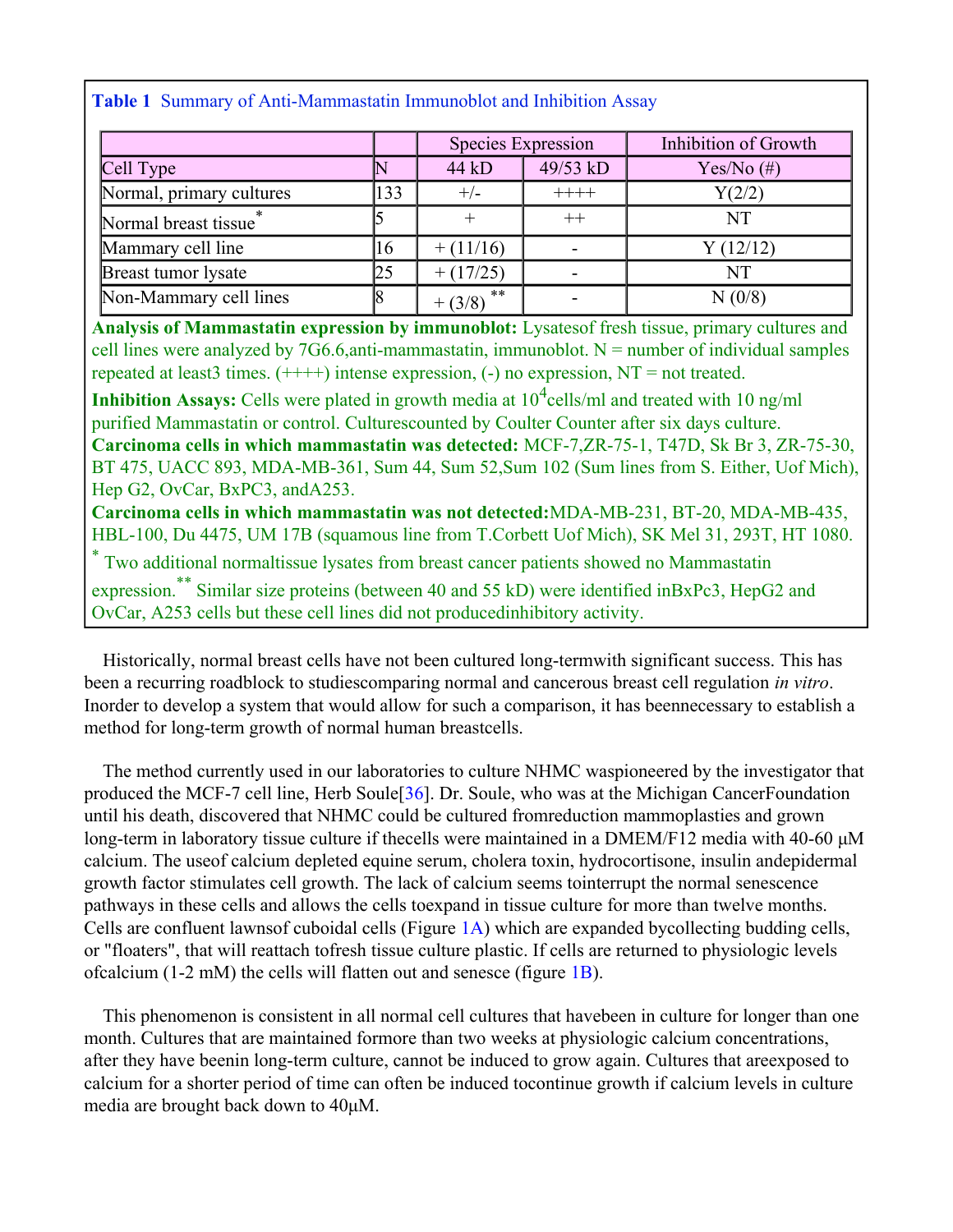Mammastatin was discovered in 1986 utilizing the ability to comparecancer cell growth to normal cell growth in high and low calcium. Normal cellsgrowing in low calcium conditions behave more like transformed cells. Whencultured under low calcium conditions cells do not appear to be densityinhibited and will proliferate in an exponential manner for long periods oftime. The cells are not tumorigenic however since they will not grow in nudemice or on soft agar. This growth pattern suggested that there was a factorproduced in "high" calcium conditions, affecting growth, that wasnot produced in "low" calcium conditions. Surprisingly, when mediaconditioned by normal cells from the two conditions were compared, the lowcalcium media contained significant growth inhibitory activity for MCF-7carcinoma cells while the high calcium media had less inhibitory effect.Subsequent studies demonstrated that Mammastatin was a calcium dependent growthinhibitor (data not shown). It is expressed at much higher levels in lowcalcium media than in physiologic calcium perhaps because of an interrupted"feed-back" mechanism.

### Differential Expression of Mammastatin

Mammastatin has been previously described as a tissue specificgrowth inhibitory protein [[24\]](#page-18-0). The protein was describedas three species of protein with apparent molecular weight between 40 and 65kD. Since the original description, more has been learned about the protein andseparation of the protein on SDS-PAGE has become routine. Mammastatin istypically identified as three protein species of 44, 49 and 53 kD apparentmolecular weight in routine separations. When the protein is highly purified,it is difficult to separate consistently on polyacrylamide gels. The originalpublication on Mammastatin described protein that was purified from monocloncalantibody affinity chromatography. We now describe active, growth inhibitoryMammastatin as a 53 kD protein as identified by monoclonal antibody in WesternBlotting experiments (Figure 2 and 4).

Monoclonal antibodies against Mammastatin were prepared byimmunization of Balb C mice with protein purified by ion-exchange andhydrophobic interaction chromatography. The first anti-Mammastatin monoclonalantibody 3C6, was identified by its ability to block Mammastatin activity[[24](#page-18-0)]. Subsequent monocloncal antibodies were made byimmunization of animals with protein purified by 3C6, antibody-affinitychromatography. Identity of subsequent monoclonal antibodies was determined bythe ability of these antibodies to recognize the same proteins as 3C6 inWestern Blot (Figure 2), and their ability to removegrowth inhibitory activity from NHMC conditioned media (data not shown). The7G6 monoclonal antibody was identified by screening with purified Mammastatinin ELISA assays, by comparing recognition patterns, and by immunoprecipitatinggrowth inhibitory activity. The antibody is a high affinity, specific binder ofMammastatin protein.

Using anti-Mammastatin monocloncal antibody 7G6, it has beenpossible to identify Mammastatin *in vitro* and *in vivo*.Immunohistochemistry of breast tissues suggests that Mammastatin is producedby the epithelial cells that line the lumen of the mammary gland (DAB (brown)staining, figure 3A). Mammastatin expression isidentified in the epithelial bilayer of cells lining the lumen and seems to beexpressed consistently in all normal cells. Some Mammastatin expression is alsoidentified in breast tumors (Figure 3C) but staining isless intense and not organized.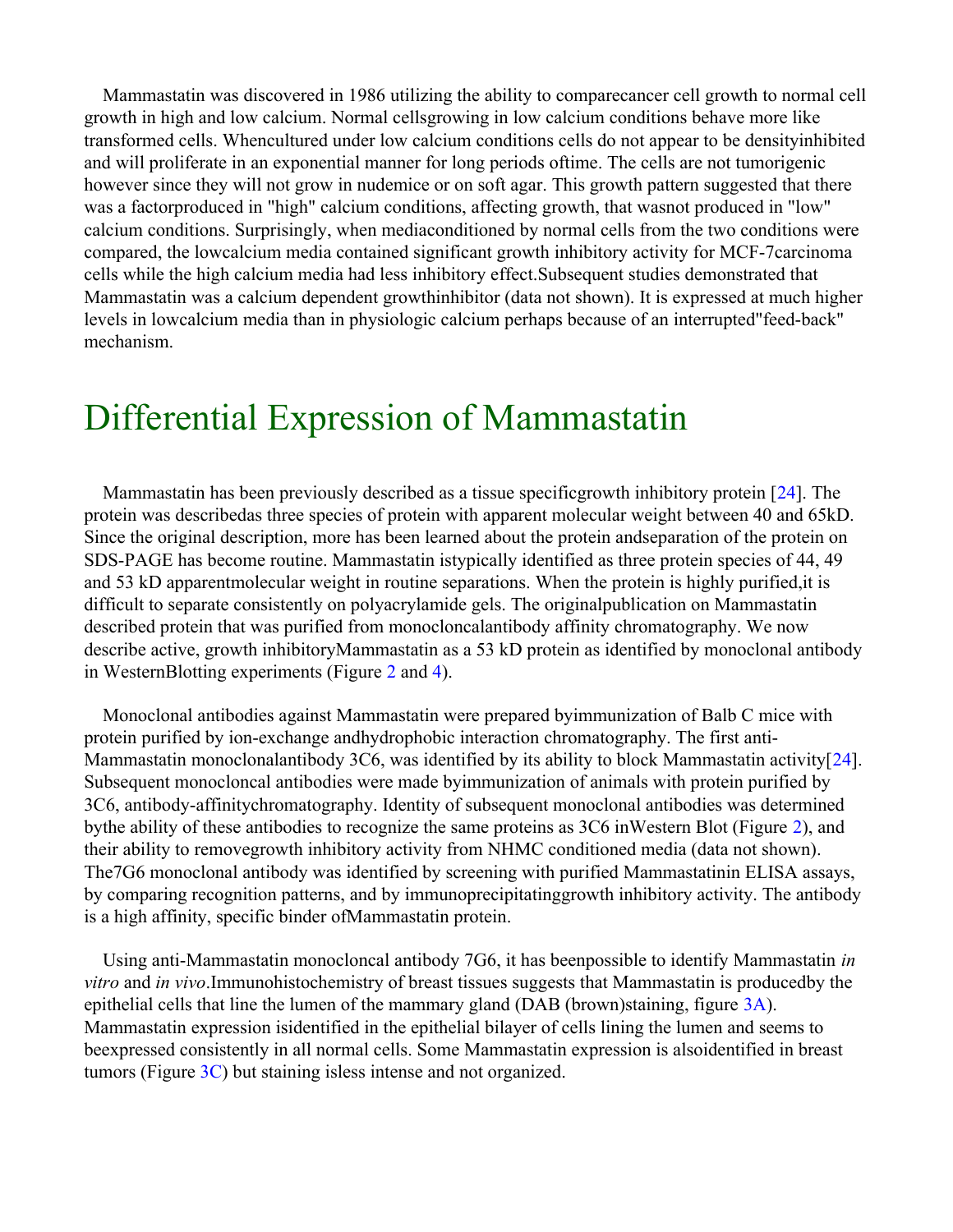Identification of Mammastatin by immunohistochemistry in breasttumors is not unexpected. Mammastatin is identified as a 44 kD protein in somebreast cancer cell lysates (Figure 4B4C4D). Mammastatin is not, however,identified as a 53 kD species in any breast cancer cell line or direct tissuelysate, which has been tested. Experimental evidence (in press), suggests thatactive Mammastatin is the 53 kD phosphorylated species. The 53 kD protein hasbeen identified by immunoblot in all isolates of normal cells with oneexception (Table 1). Normal tissue from breast cancerpatients has not been shown to express Mammastatin.

Approximately 70% of available breast cancer cell lines (figure4B) and tissue lysates contain 44 kD Mammastatin. Theremaining 30% contain no protein measurable by anti-Mammastatin immunoblot.

Although Mammastatin is present as a 53 kD protein in normal celland tissue lysates, and present as only a 44 kD protein in 70% of breast cancercells and tissue lysates, it is surprising that neither the tumor cells or thenormal cells from breast cancer patients seem to contain the 53 kD Mammastatinprotein (Figure 4C, lane 8). Lack of the 53 kD protein innormal cells from breast cancer patients suggests that there is either systemicregulation of 53 kD Mammastatin expression in breast cancer patients or asomatic mutation. To test this hypothesis, direct tissue lysates and lysates oftissue cells reduced to culture were compared from healthy tissue and fromtumor tissue (Figure 4D). Normal breast epithelial cellsand tissue lysates from a benign biopsy contain the 53 kD Mammastatin protein(lanes 10 and 6 respectively). In contrast, tissue lysates from tumor tissuescontain either the 44 kD Mammastatin protein or no detectable protein (4D;lanes 2 and 4 and 4C). When benign tissue is grown in tissue culture the 53 kDMammastatin protein is induced. When breast tumor tissue is grown in culturethe 53 kD protein is also induced. The tumor cells also stop growing in culturewhen 53 kD protein is expressed (data not shown). The induction of Mammastatinin primary tumor isolates has been observed in seven different tumor tissuesamples that have been reduced to tissue culture and compared to directlysates. These results suggest that either the tumor tissue has a very highproportion of normal cells which are unable to produce 53 kD protein *invivo*, or that the tumor cells have not lost the ability to produce 53 kDprotein but do not do so *in vivo*. In either case, there appears to bea systemic suppression of 53 kD Mammastatin expression *in vivo,* inbreast cancer patients. The factor(s) regulating Mammastatin expression arecurrently being investigated.

# Discussion

Investigators working with keratinocyte culture systems pioneered the process of growing normal human mammary cells in reduced calcium media. It is not surprising that this system prolongs the growth of other cell types in laboratory tissue culture. Indeed, we have been able to culture breast, prostate and colon tissues under similar conditions for extended periods of time as compared to "normal culture conditions" (cholera toxin must be removed from the media for culture of colon epithelia). The population of cells cultured under these conditions gives every indication of being "normal" in phenotype. It is not obvious that long term growth induces any change in populations of normal cells other than allowing more cell division than would occur otherwise. The cultures stop growing if calcium conditions are raised, and cultured cells cannot be grown in soft agar [[37\]](#page-19-9).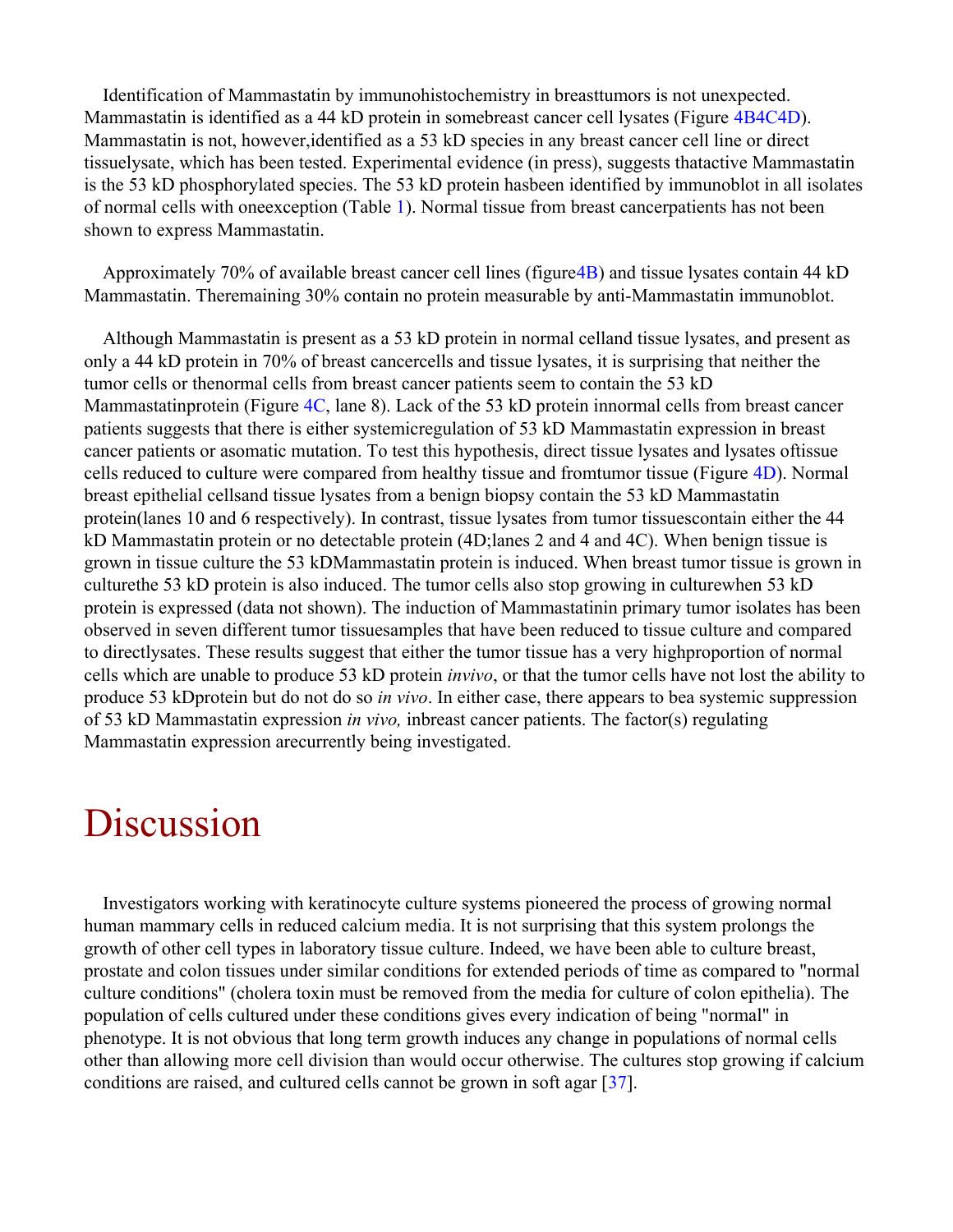Extending the life of normal cells in tissue culture offers the ability to expand the populations of cells so that they are available for extended and reproducible investigation. Cultures of NHMC grown under these conditions have been routinely expanded in our laboratories from 1 kg of tissue to epithelial populations of more than  $10^9$ cells. The reduction to primary culture is consistently successful if the initial surgery is clean and the breast tissue sample is supplied devoid of skin in saline. Tissue samples can be held in ice for up to 24 hours before processing which allows overnight shipping. The populations of breast cells obtained in primary culture are initially mixed with some fibroblasts, myoepthelial cells and basal clear cells. Eventually, since only the squamous epithelial cells seem to "bud" into the media, the secondary cultures become predominately squamous. A primary use for largescale culture of NHMC in our hands has been the production of native Mammastatin as a drug product. Serum free conditions have been devised for short-term cultures that allow Mammastatin to be produced and isolated for use as an injectable drug.

What is most interesting about this culture condition is that it seems to circumvent the normal senescence pathways. Normal human mammary cells can only be maintained for short periods in laboratory tissue culture using techniques that have been widely adopted. If comparison to the transformed phenotype is to be meaningful and widely implemented it seems that routine culture conditions for NHMC, that allow long term culture, should be adopted. Use of low calcium conditions has several advantages. The technique can be used to extend the viability of NHMC in culture to facilitate study. The technique can also be used as a model for calcium induced senescence, as a method to generate specific subpopulations of mammary cell types and as a way to produce Mammastatin and possibly other proteins.

The ability to compare normal human mammary cells and breast cancer cells growing in laboratory culture has allowed the observation that there is a consistent difference in Mammastatin expression in normal breast epithelial cells as compared to breast cancer cell lines and tumors. We have not yet identified a breast cancer cell line that makes the 53 kD form of Mammastatin (sixteen tested). Breast tissue lysates have also produced either no Mammastatin or only 44 kD Mammastatin. The observation that 70% of breast cancer cells express 44 kD Mammastatin *in vivo* and *in vitro* suggests that whatever change causes this differential expression is similar both *in vitro* and *in vivo*. It is interesting to note that although active Mammastatin is differentially expressed in normal vs. mammary tumor cells, this differential expression would not have been identified by differential display as being particularly informative. Only a protein-based study of Mammastatin, such as we have pursued, identifies the protein as important. This is a case where post-translational modification of the protein may be more important for regulation than expression at the message level.

Differential expression of genes and proteins between normal and transformed cells has become a paradigm of cancer causation. While it is true that the majority of cancer research has focused on genes or proteins that are expressed in cancer cells but not in normal cells, there is increasing interest in the study of normal genes or proteins that might be missing in cancer cells. We present here evidence to suggest that 53 kD Mammastatin is not expressed in the majority of breast cancer cells but is expressed in the majority of normal cells. Indeed, no immortalized cell line and no primary tumor isolate has been identified that produces the 53 kD form of the protein. This differential expression is more consistent than most that have been identified as important to the transformation process. This observation suggests that loss of 53 kD Mammastatin expression may be fundamental to the transformation process in the breast.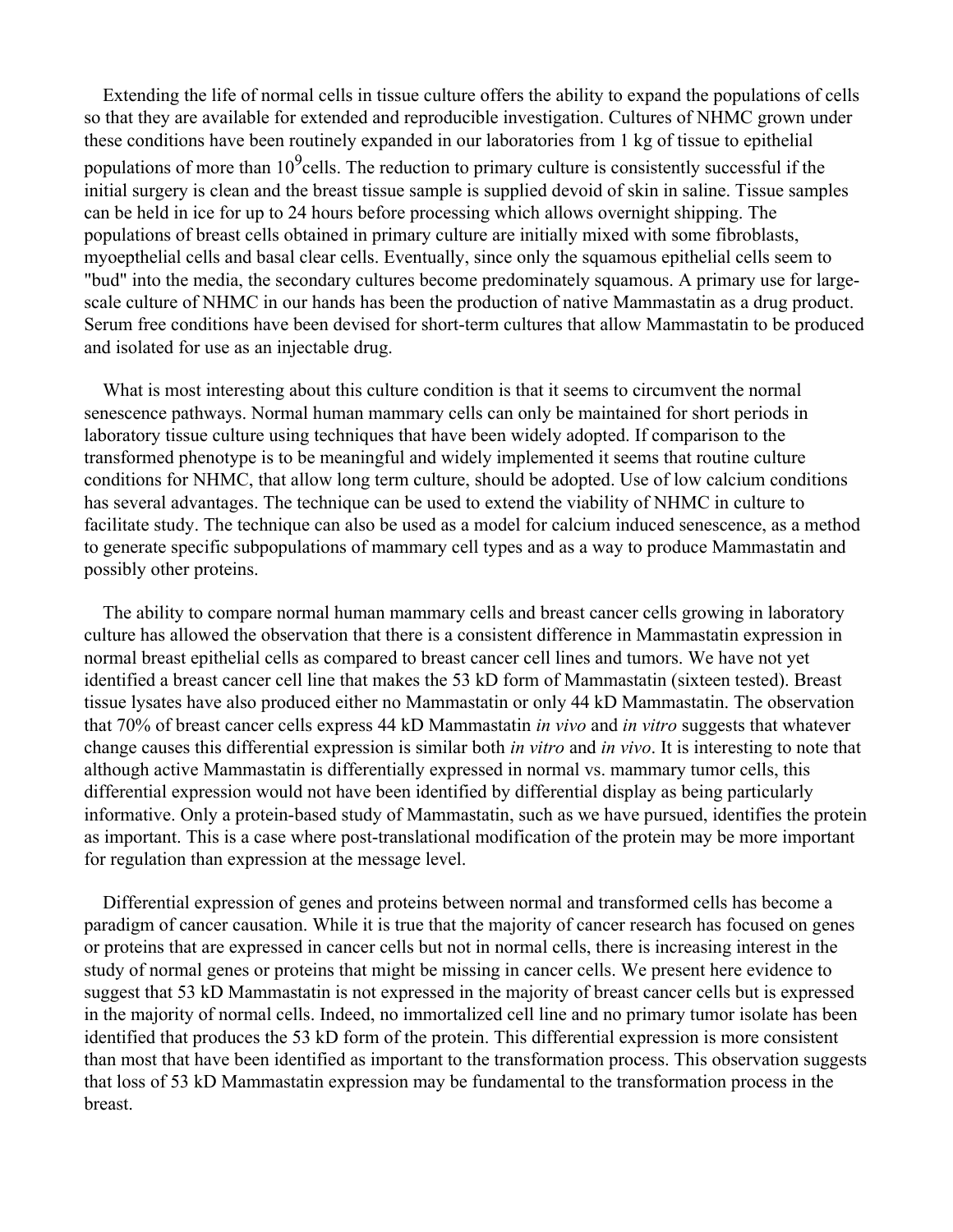Several special cases of differential Mammastatin are of particular interest. Immortalized "Normal" cell lines such as MCF-10 fail to express 53 kD Mammastatin (data not shown). This suggests that cells cannot be grown long term with physiologic calcium levels in the presence of 53 kD Mammastatin. The observation that primary tumor tissue, which begins to express 53 kD Mammastatin, stops growing, would support this hypothesis (figure 4). It is also interesting to note that normal cells from breast cancer patients may lack Mammastatin. A definitive conclusion on this question is not possible because of the small sample size (2 samples tested) but this observation may explain why transformed cells are able to grow *in vivo.* We would not expect cancer to develop if Mammastatin is secreted from normal cells *in vivo*and tumor cells are consistently responsive to Mammastatin as has been observed.

If Mammastatin is not expressed by normal cells in breast cancer patients it is possible that this is due to a systemic regulation of Mammastatin expression. The observation that Mammastatin expression increases *in vitro*, even in primary cultures of tumor cells (figure 4D) supports the conclusion that there is a systemic or structural regulator of Mammastatin that is no longer present when breast cancer cells and/or normal cells from breast cancer tissue are removed from the body of a breast cancer patient.

If Mammastatin is a normal growth regulator it is not surprising that it is not expressed in its active form in breast cancers. What is somewhat surprising is the frequency at which it is not expressed. In 25 breast cancer tissue samples we have never identified 53 kD Mammastatin when tissue is analyzed directly from a patient. In contrast, Mammastatin is always expressed in mammary epithelial cells identified from healthy females. The consistent differential expression of Mammastatin suggests that the protein is important in cancer of the breast. Of particular interest are the questions of whether Mammastatin inactivation is required for breast cancer progression and the affect of Mammastatin replacement therapy on progression in patients with the breast cancer. These questions are the subject of current clinical trials.

#### References

<span id="page-16-0"></span>1. Goustin AS, Leof EB, Shipley GD, Moses HL: Growth factors and Cancer. Cancer Res. 1986, 46(3): 1015-1029.

<span id="page-16-1"></span>2. Velu TJ, Beguinot L, Vass WC, Willingham MC, Merlino GT, Pastan I, Lowy DR: Epidermal growth factor dependant transformation by human EGFreceptor proto-oncogene. Science. 1987, 238(4832): 1408-1410.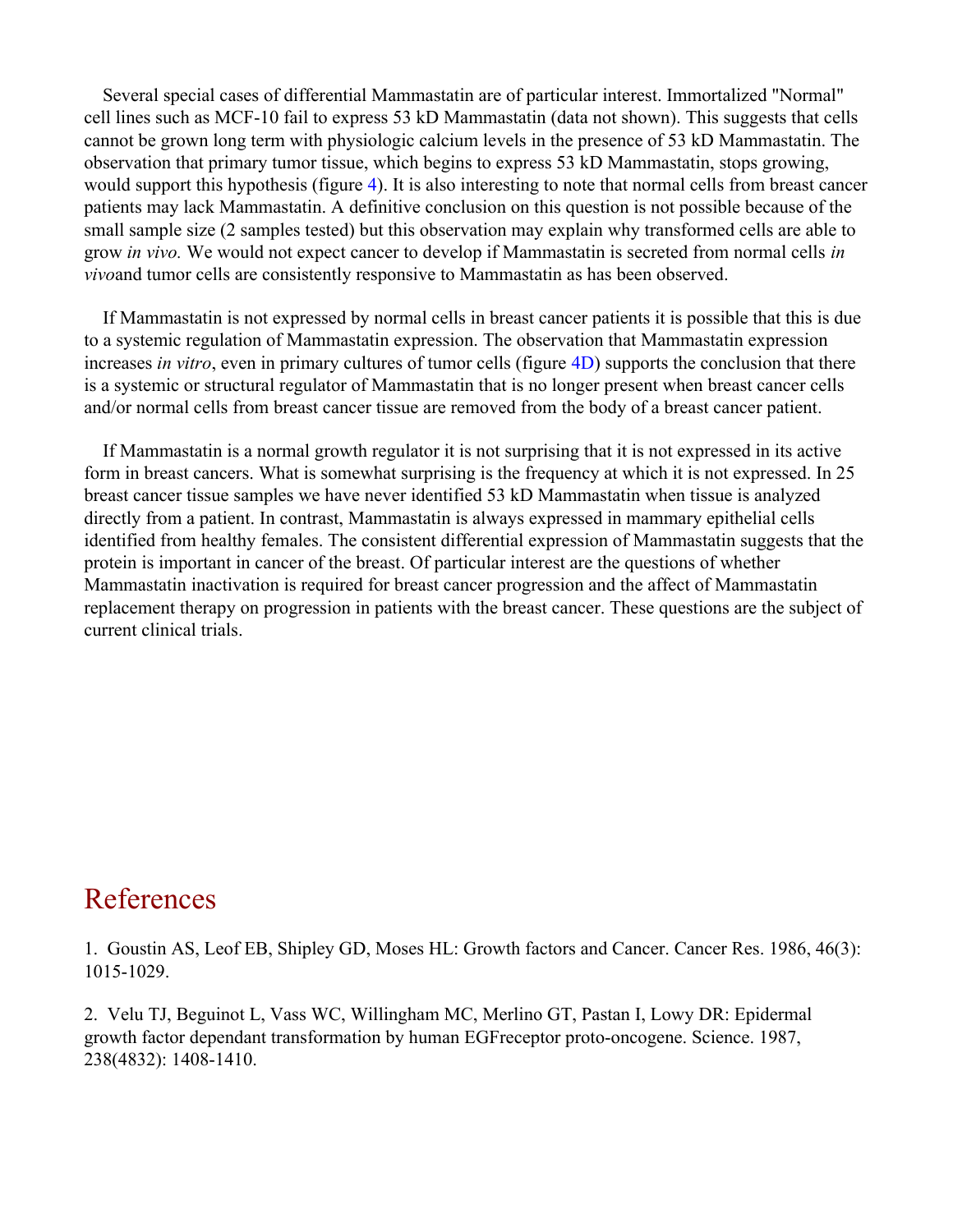<span id="page-17-1"></span>3. Ikeda T, Liu QF, Danielpour D, Officer JB, Leland FE: Identification of estrogen-inducible growth factors (estromedins)for rat and human mammary tumor cells in culture. In VITRO. 1982, 18(12): 961-979.

<span id="page-17-2"></span>4. Darbre P, Yates J, Curtis S, King JB: Effects of Estradiol on Human Breast Cancer Cells in Culture. Cancer Research. 1983, 43: 349-354.

<span id="page-17-3"></span>5. Hormonal Therapy of Breast Cancer will Induce EstrogenHypersensitivity. J. Clinical Endocrine Metabolism. 1995, (10): 2918-2925.

<span id="page-17-4"></span>6. Kim H, Muller WJ: The role of the epidermal growth factor receptor family in mammarytumorigenesis and metastasis. Exp Cell Res. 1999, 253(1): 78-87.

<span id="page-17-5"></span>7. Velu TJ, Beguinot L, Vass WC, Willingham MC, Merlino GT, Pastan I, Lowy DR: Epidermal growth factor dependant transformation by human EGFreceptor proto-oncogene. Science. 1987, 238(4832): 1408-1410.

<span id="page-17-0"></span>8. Bargmann CI, Weinberg RA: Oncogenic activation of the neu-encoded receptor protein by pointmutation and deletion. EMBO J. 1988, 7(7): 2043-2052.

<span id="page-17-6"></span>9. Leslie KO, Howard P: Oncogenes and anti-oncogenes in human breast carcinoma. Pathol Annu. 1992, 27 Pt 1: 321-342.

<span id="page-17-7"></span>10. Caesar G: Oncogenes, antioncogenes, and a hypothesis on cancer therapy, i.e.the origin of cancer, and the prevention of its activity. Med Hypotheses. 1993, 40(1): 15-18.

<span id="page-17-8"></span>11. Liu E, Thor A, He M, Barcos M, Ljung BM, Benz C: The HER2 (c-erbB-2) oncogene is frequently amplified in in situcarcinomas of the breast. Oncogene. 1992, 7(5): 1027-1032.

<span id="page-17-9"></span>12. Zrihan-Licht S, Fu Y, Settleman J, Schinkmann K, Shaw L, Keydar I, Avraham S, Avraham H: RAFTK/Pyk2 tyrosine kinase mediates the association of p190 RhoGAPwith RasGAP and is involved in breast cancer cell invasion. Oncogene. 2000, 2;19(10): 1318-1328.

<span id="page-17-10"></span>13. Moasser MM, Srethapakdi M, Sachar KS, Kraker AJ, Rosen N: Inhibition of Src kinases by a selective tyrosine kinase inhibitorcauses mitotic arrest. Cancer Res. 1999, 15;59(24): 6145-6152.

<span id="page-17-11"></span>14. Tai H, Kubota N, Kato S: Involvement of nuclear receptor coactivator SRC-1 inestrogen-dependent cell growth of MCF-7 cells. Biochem Biophys Res Commun. 2000, 7;267(1): 311-316.

<span id="page-17-12"></span>15. Stein D, Wu J, Fuqua SA, Roonprapunt C, Yajnik V, D'Eustachio P, Moskow JJ, Buchberg AM, Osborne CK, Margolis B: The SH2 domain protein GRB-7 is co-amplified, overexpressed and in atight complex with HER2 in breast cancer. EMBO J. 1994, 13(6): 1331-1340.

<span id="page-17-13"></span>16. Ishii S, Merlino GT, Pasten I: Promotor region of the human harvey ras proto-oncogene: similarityto the EGF receptor proto-oncogene promotor. Science. 1985, 230(4732): 1378-1381.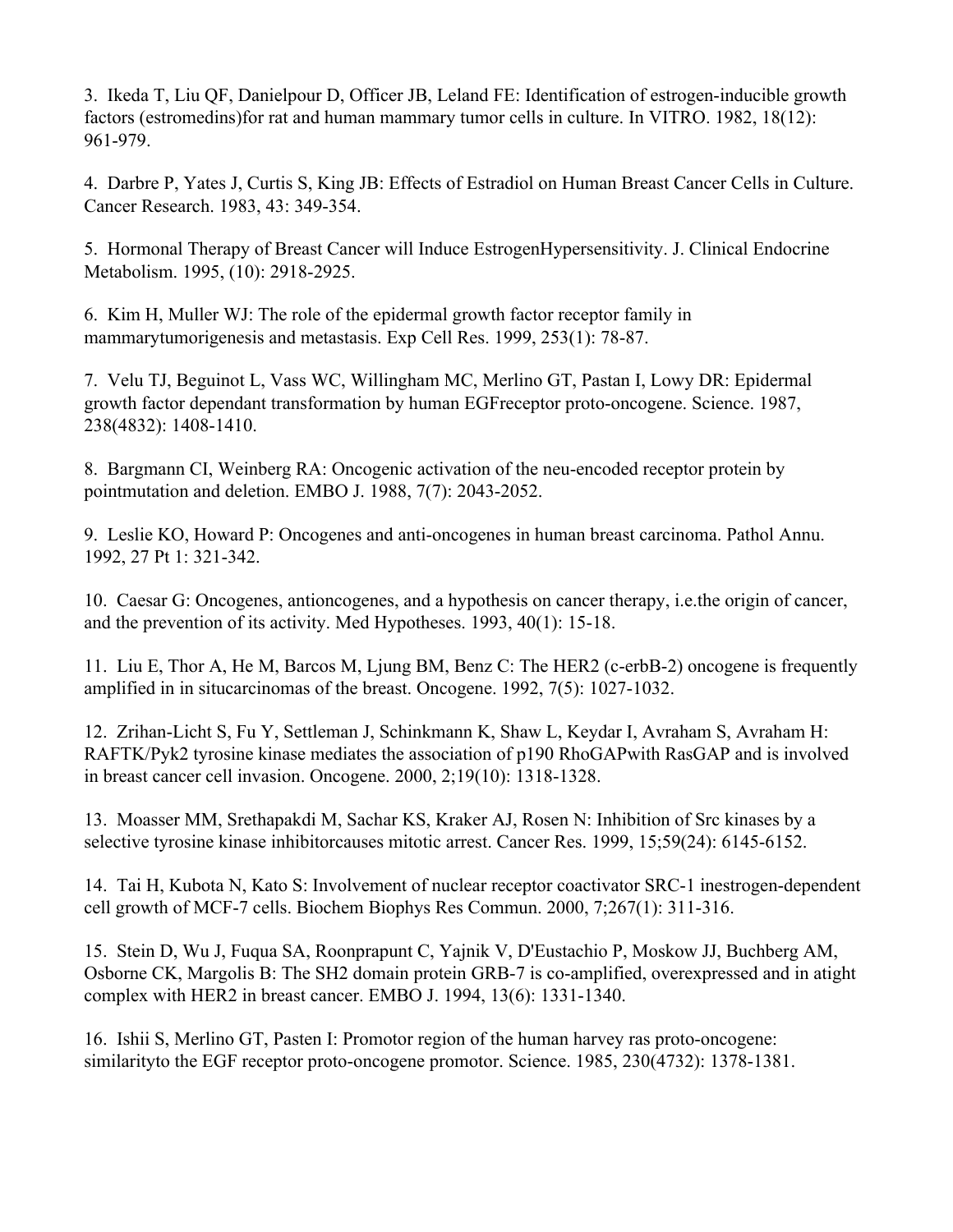<span id="page-18-1"></span>17. Zellars RC, Hilsenbeck SG, Clark GM, Allred DC, Herman TS, Chamness GC, Elledge RM: Prognostic value of p53 for local failure in mastectomy-treatedbreast cancer patients. J Clin Oncol. 2000, 18(9): 1906-1913.

<span id="page-18-2"></span>18. Jerry DJ, Kittrell FS, Kuperwasser C, Laucirica R, Dickinson ES, Bonilla PJ, Butel JS, Medina D: A mammary-specific model demonstrates the role of the p53 tumorsuppressor gene in tumor development. Oncogene. 2000, 21;19(8): 1052-1058.

<span id="page-18-3"></span>19. Khaliq S, Hameed A, Khaliq T, Ayub Q, Qamar R, Mohyuddin A, Mazhar K, Qasim-Mehdi S: P53 mutations, polymorphisms, and haplotypes in Pakistani ethnicgroups and breast cancer patients. Genet Test. 2000, 4(1): 23-29.

<span id="page-18-4"></span>20. Zellars RC, Hilsenbeck SG, Clark GM, Allred DC, Herman TS, Chamness GC, Elledge RM: Prognostic value of p53 for local failure in mastectomy-treatedbreast cancer patients. J Clin Oncol. 2000, 18(9): 1906-1913.

<span id="page-18-5"></span>21. Chappuis PO, Nethercot V, Foulkes WD: Clinico-pathological characteristics of BRCA1- and BRCA2-relatedbreast cancer. Semin Surg Oncol. 2000, 18(4): 287-295.

<span id="page-18-6"></span>22. Johannsson O, Loman N, Moller T, Kristoffersson U, Borg A, Olsson H: Incidence of malignant tumours in relatives of BRCA1 and BRCA2germline mutation carriers. Eur J Cancer . 1999, 35(8): 1248-1257.

<span id="page-18-7"></span>23. Deng CX, Scott F: Role of the tumor suppressor gene Brca1 in genetic stability andmammary gland tumor formation. Oncogene . 2000, 19(8): 1059-1064.

<span id="page-18-0"></span>24. Ervin PR, et al: Production of mammastatin, a tissue-specific growth inhibitor, bynormal human mammary cells. Science. 1989, 244(4912): 1585-1587.

<span id="page-18-8"></span>25. Gold LI: The role for transforming growth factor-beta (TGF-beta) in humancancer. Crit Rev Oncog. 1999, 10(4): 303-360.

<span id="page-18-9"></span>26. Huynh H, Pollak M: Stabilization of mammary-derived growth inhibitor messenger RNA byantiestrogens. Clin Cancer Res. 1997, 3(11): 2151-2156.

<span id="page-18-10"></span>27. Anbazhagan R, Bornman DM, Johnston JC, Westra WH, Gabrielson E: The S387Y mutations of the transforming growth factor-beta receptortype I gene is uncommon in metastases of breast cancer and other common typesof adenocarcinoma. Cancer Res. 1999, 59(14): 3363-3364.

<span id="page-18-11"></span>28. Chen SJ, Yuan W, Lo S, Trojanowska M, Varga J: Interaction of Smad3 with a proximal smadbinding element of thehuman alpha2(I) procollagen gene promoter required for transcriptionalactivation by TGF-beta. J Cell Physiol. 2000, 183(3): 381-392.

<span id="page-18-12"></span>29. Sovak MA, Arsura M, Zanieski G, Kavanagh KT, Sonenshein GE: The inhibitory effects of transforming growth factor beta1 on breastcancer cell proliferation are mediated through regulation of aberrant nuclearfactor-kappaB/Rel expression. Cell Growth Differ. 1999, 10(8): 537-544.